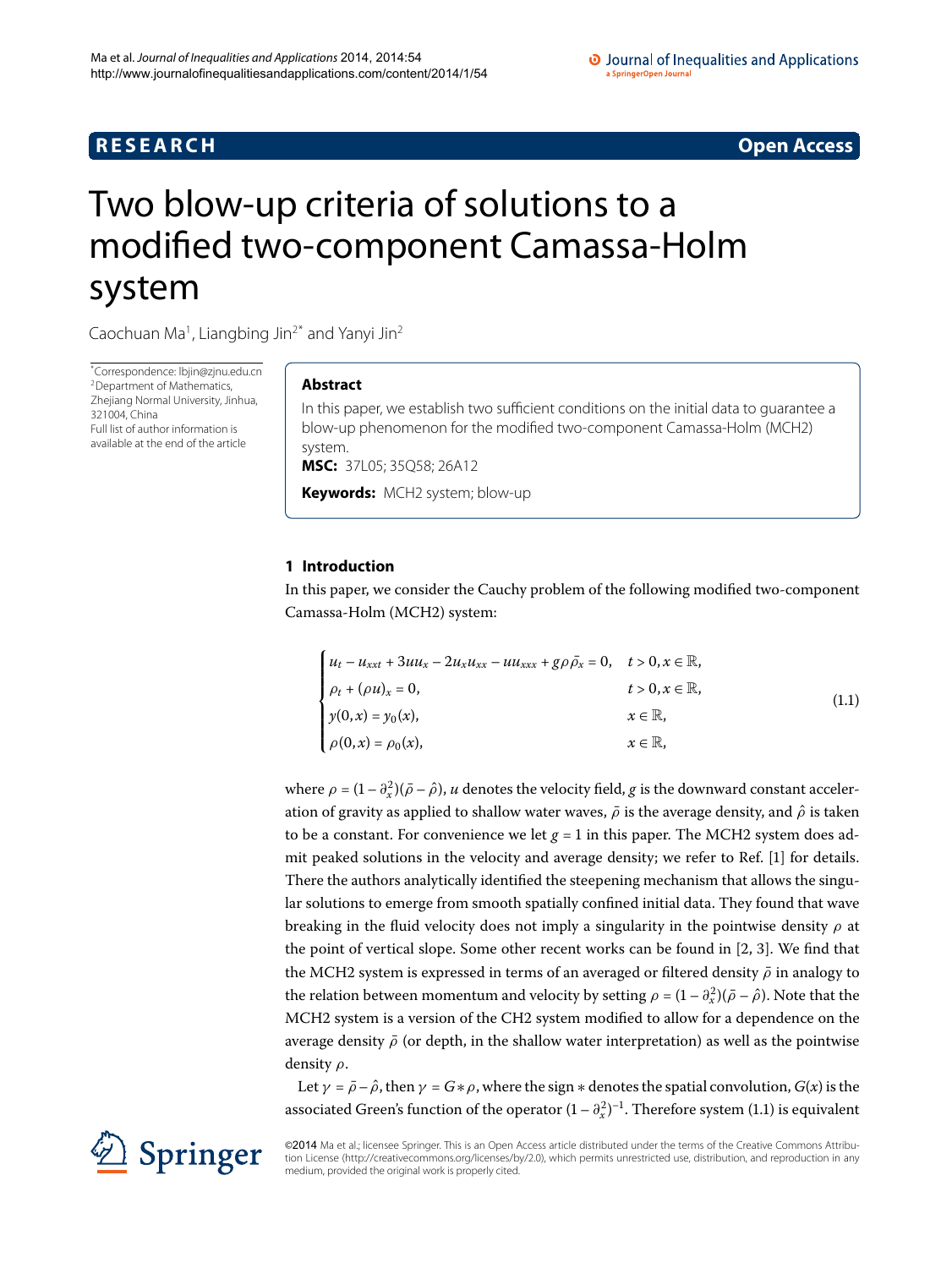to the following one:

<span id="page-1-0"></span>
$$
\begin{cases}\n u_t + u u_x + \partial_x (G * (u^2 + \frac{1}{2} u_x^2 + \frac{1}{2} \gamma^2 - \frac{1}{2} \gamma_x^2)) = 0, & t > 0, x \in \mathbb{R}, \\
 \gamma_t + u \gamma_x + G * ((u_x \gamma_x)_x + u_x \gamma) = 0, & t > 0, x \in \mathbb{R}, \\
 u(0, x) = u_0(x), & x \in \mathbb{R}, \\
 \gamma(0, x) = \gamma_0(x), & x \in \mathbb{R}.\n\end{cases}
$$
\n(1.2)

The MCH2 may not be integrable unlike CH2. The characteristic is that it will amount to strengthening the norm for  $\bar{\rho}$  from  $L^2$  to  $H^1$  in the potential energy term [4]. It means we have the following conserved quantity:

$$
E(t) = \int_{\mathbb{R}} u^2 + u_x^2 + \gamma^2 + \gamma_x^2 dx.
$$

We cannot obtain the conservation of the  $H<sup>1</sup>$  norm for the CH2 system, which reads

| $\begin{cases} u_t - u_{xxt} + 3uu_x - 2u_xu_{xx} - uu_{xxx} + g\rho\rho_x = 0, \quad t > 0, x \in \mathbb{R}, \end{cases}$ |                             |
|-----------------------------------------------------------------------------------------------------------------------------|-----------------------------|
| $\rho_t + (\rho u)_x = 0,$                                                                                                  | $t > 0, x \in \mathbb{R}$ , |
| $u(0, x) = u_0(x),$                                                                                                         | $x \in \mathbb{R}$ ,        |
| $\rho(0, x) = \rho_0(x),$                                                                                                   | $x \in \mathbb{R}$ .        |

The CH2 system appeared initially in  $[5]$  $[5]$ , and recently Constantin and Ivanov in  $[6]$  gave a demonstration about its derivation in view of the fluid shallow water theory from the hydrodynamic point of view. This generalization, similar to the Camassa-Holm equation, possesses the peakon, multi-kink solutions and the bi-Hamiltonian structure  $[7, 8]$  $[7, 8]$  $[7, 8]$  and is integrable. Well-posedness and the wave breaking mechanism were discussed in  $[9-11]$ and the existence of global solutions was analyzed in  $[6, 10, 12]$  $[6, 10, 12]$  $[6, 10, 12]$ . The geometric investigation can be found in  $[13, 14]$  $[13, 14]$  $[13, 14]$  $[13, 14]$ .

Obviously, under the constraint of  $\rho(x,t) = 0$ , this system reduces to the Camassa-Holm equation, which was derived physically by Camassa and Holm in [15[\]](#page-18-16) (found earlier by Fokas and Fuchssteiner [16[\]](#page-18-17) as a bi-Hamiltonian generalization of the KdV equation) by directly approximating the Hamiltonian for Euler's equation in the shallow water region with  $u(x, t)$  representing the free surface above a flat bottom. Some satisfactory results have been obtained recently, for instance, see Refs. [17-21]. Moreover, wave breaking criteria for a large class of initial data have been established in  $[18, 20-22]$  $[18, 20-22]$  $[18, 20-22]$  $[18, 20-22]$ . In  $[20]$ , McKean established the necessary and sufficient condition of wave breaking, while Zhou and his collaborators gave a new and direct proof in  $[22]$  $[22]$  for McKean's theorem. In  $[23]$ , Xin and Zhang showed global existence of weak solutions but uniqueness was obtained only under a priori assumption that is known to hold only for initial data  $u_0(x) \in H^1$  such that  $u_0(x) - u_{0xx}(x)$  is a sign-definite random measure. The solitary waves of the Camassa-Holm equation are peaked solutions and are orbitally stable  $[24]$  $[24]$  $[24]$ ; see also  $[25]$  for a very related rod equation. Recently, an asymptotic analysis was given in [26]. If  $\rho(x, t) \neq 0$ , the CH2 system which includes both velocity and density variables in the dynamics is actually an extension of the CH equation. Although possessing peaked solutions in the velocity, the CH2 system does not admit singular solutions in the density profile. Its mathematical properties have been studied further in many works  $[6-10, 27, 28]$  $[6-10, 27, 28]$  $[6-10, 27, 28]$ .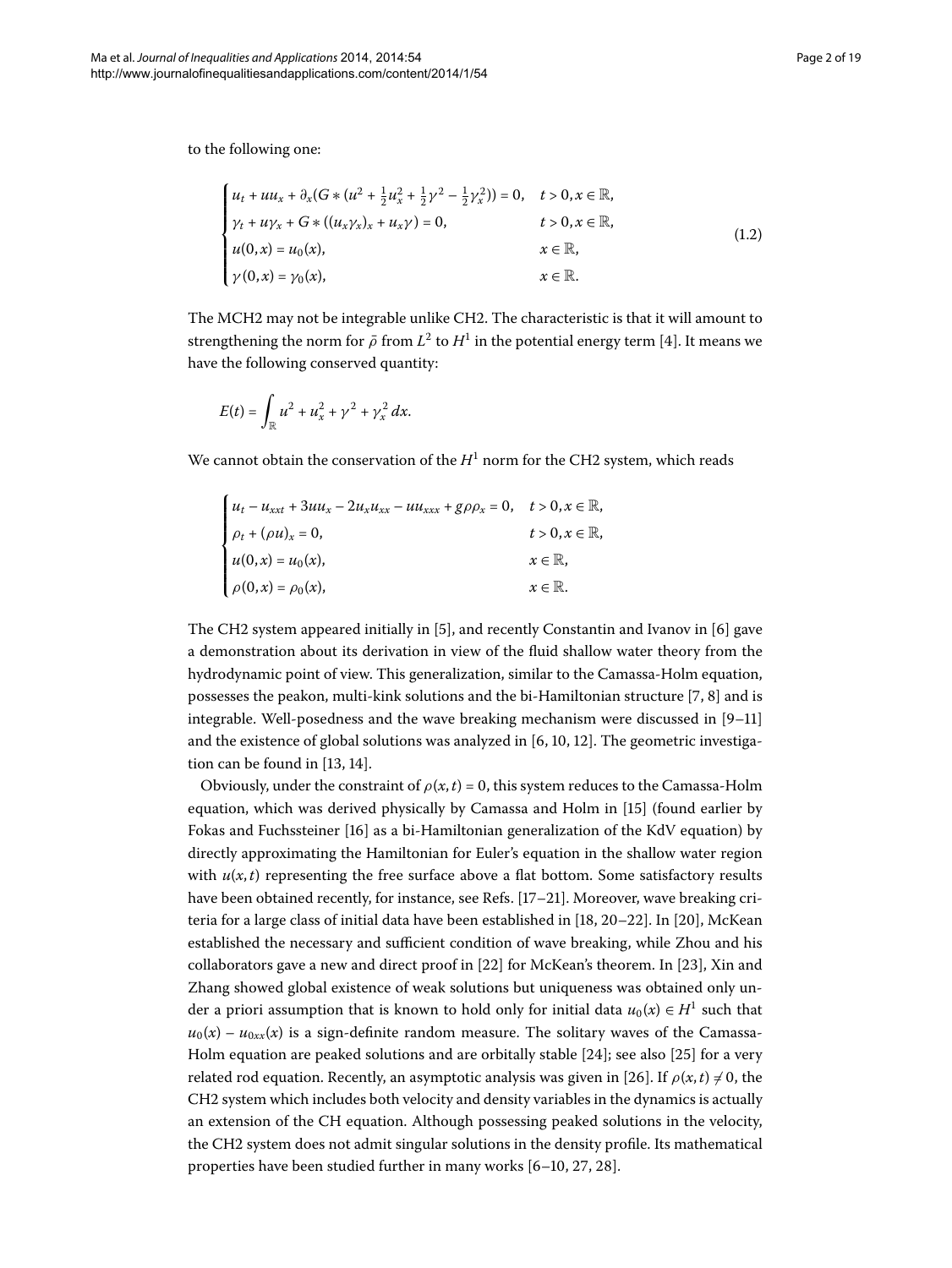<span id="page-2-0"></span>In Section 2, we recall some preliminary results on well-posedness and blow-up scenario. In Section 3, two detailed blow-up criteria are presented.

#### **2 Preliminaries**

In this section, for completeness, we recall some elementary results and skip their proofs. Local well-posedness for the MCH2 system can be obtained by Kato's semi-group the-ory [29[\]](#page-18-3). In [2], the authors gave a detailed description on the well-posedness theorem.

**Theorem 2.1** [2[\]](#page-18-3) *Give*  $X_0 = (u_0, \gamma_0)^T \in H^s \times H^{s-1}$ ,  $s \geq 5/2$ , *there exist a maximal*  $T =$  $T(\|X_0\|_{H^s\times H^{s-1}})$  > 0 and a unique solution  $X=(u,\gamma)^T$  to system (1.2) such that

 $X = X(\cdot, X_0) \in C([0, T], H^s \times H^{s-1}) \cap C^1([0, T], H^{s-1} \times H^{s-2}).$ 

*Moreover*, *the solution depends continuously on the initial data*, *i.e. the mapping*

$$
X_0 \to X(\cdot, X_0) : H^s \times H^s \to C([0, T], H^s \times H^{s-1}) \cap C^1([0, T], H^{s-1} \times H^{s-2})
$$

*is continuous*.

The next result describes the precise blow-up scenario for sufficiently regular solutions to system  $(1.2)$  $(1.2)$  $(1.2)$ .

**Theorem 2.2** [\[](#page-18-3)2] Let  $X_0 = (u_0, \gamma_0)^T \in H^s \times H^{s-1}$ ,  $s \ge 5/2$ , and Let T be the maximal existence time of the solution  $X = (u, \gamma)^T$  to system (1.2) with the initial data  $X_0.$  Then the *corresponding solution blows up in finite time if and only if*

$$
\lim_{t\to T}\inf_{x\in\mathbb{R}}u_x(x,t)=-\infty.
$$

We also need to introduce the classical particle trajectory method for later use. Let  $q(x, t)$ be the particle line evolved by the solution; that is, it satisfies

$$
\frac{dq(x,t)}{dt} = u(q(x,t),t), \quad q(x,t=0) = x.
$$

Differentiating the first equation with respect to *x*, one has

$$
\frac{d}{dx}q_t = q_{xt} = u_x(q,t)q_x, \quad t \in (0,T).
$$

Hence

$$
q_x(x,t) = e^{\int_0^t u_x(q,s) ds}
$$
,  $q_x(x, 0) = 1$ ,

which is always positive before the blow-up time. Therefore, the function  $q(x, t)$  is an increasing diffeomorphism of the line.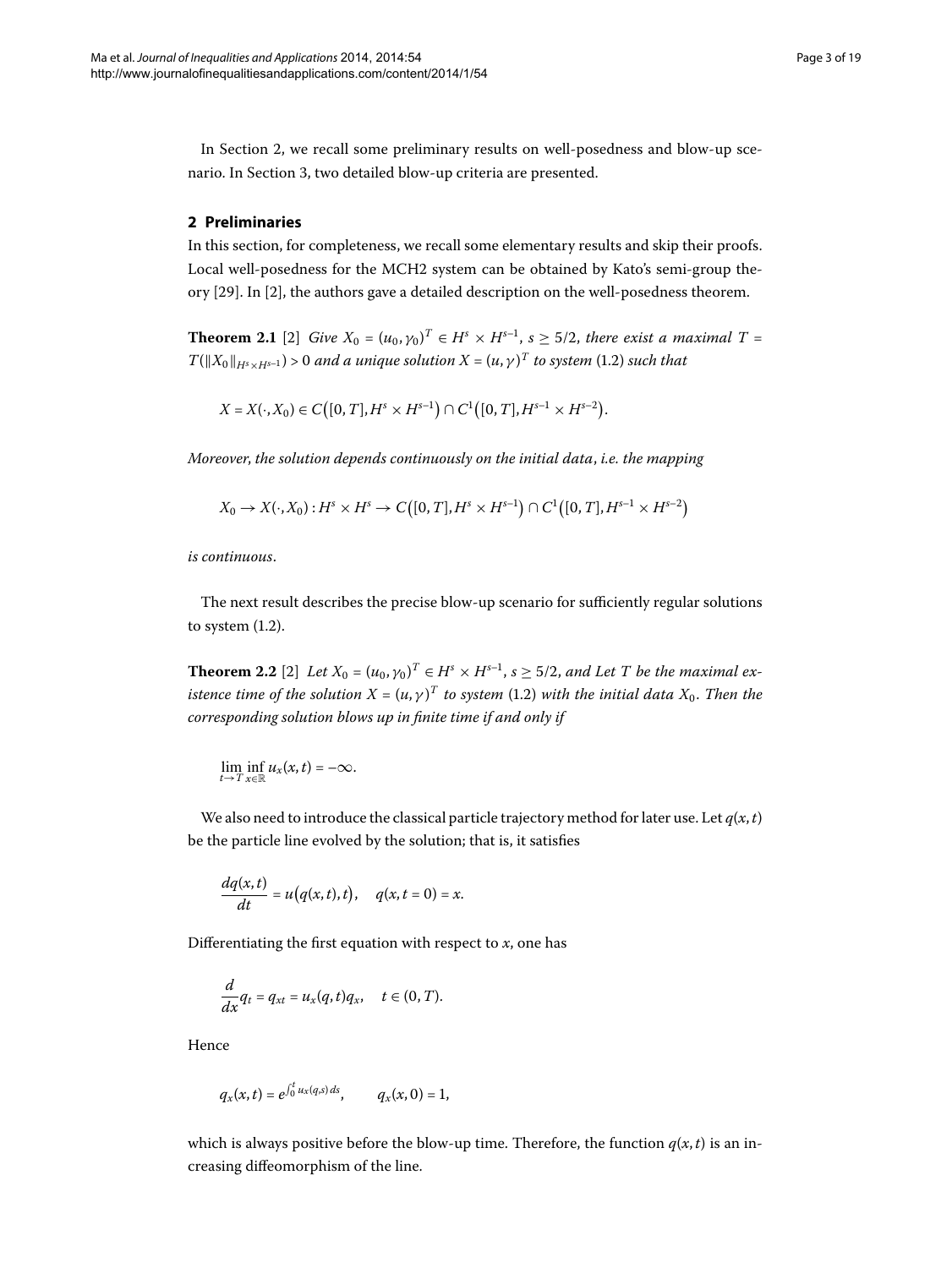#### <span id="page-3-0"></span>**3 Blow-up**

Before giving blow-up theorems, we rewrite the system (1.1) by  $\gamma = u - u_{xx}$  as follows:

$$
\begin{cases}\ny_t + uy_x + 2yu_x + g\rho\bar{\rho}_x = 0, & t > 0, x \in \mathbb{R}, \\
\rho_t + (\rho u)_x = 0, & t > 0, x \in \mathbb{R}, \\
y(0, x) = y_0(x), & x \in \mathbb{R}, \\
\rho(0, x) = \rho_0(x), & x \in \mathbb{R}.\n\end{cases}
$$

As  $y(x,t) = (1 - \partial_x^2)u(x,t)$  and as  $u(x,t)$  is given by the convolution  $u(x,t) = G * y$  with  $G = \frac{1}{2}e^{-|x|}$ , we have

$$
u(x,t) = \frac{1}{2}e^{-x}\int_{-\infty}^{x} e^{\xi}y(\xi,t) d\xi + \frac{1}{2}e^{x}\int_{x}^{\infty} e^{-\xi}y(\xi,t) d\xi,
$$

from which we get

$$
u_x(x,t) = -\frac{1}{2}e^{-x}\int_{-\infty}^x e^{\xi}y(\xi,t)\,d\xi + \frac{1}{2}e^x\int_x^{\infty} e^{-\xi}y(\xi,t)\,d\xi.
$$

<span id="page-3-1"></span>Thus,

$$
(u+u_x)(x,t) = e^x \int_x^{\infty} e^{-\xi} y(\xi, t) d\xi,
$$
  

$$
(u-u_x)(x,t) = e^{-x} \int_{-\infty}^{-x} e^{\xi} y(\xi, t) d\xi.
$$

Now we give our two blow-up theorems.

**Theorem 3.1** Suppose  $X_0 = (u_0, \gamma_0)^T \in H^s \times H^{s-1}$ ,  $s \ge \frac{5}{2}$ , for some point  $x_0 \in \mathbb{R}$ ,  $\rho_0(x_0) =$  $y_0(x_0) = 0$  and initial data satisfies the following conditions:

(i)  $\int_{-\infty}^{x_0} e^{\xi} y_0(\xi) d\xi > 0$  and  $\int_{x_0}^{\infty} e^{-\xi} y_0(\xi) d\xi < 0$ , (ii)  $\int_{-\infty}^{x_0} e^{\xi} y_0(\xi) d\xi \int_{x_0}^{\infty} e^{-\xi} y_0(\xi) d\xi + E(0) < 0$ ,

*where E*(0) =  $||u_0||^2_{H^1}$  +  $||\gamma_0||^2_{H^1}$ . Then the solution to system (1.2) with the initial value  $X_0$ *blows up in finite time*.

**Remark 3.1** In fact the condition (ii) can be reduced to

$$
\int_{-\infty}^{x_0} e^{\xi} y_0(\xi) d\xi \int_{x_0}^{\infty} e^{-\xi} y_0(\xi) d\xi + \int_{\mathbb{R}} (\gamma^2 + \gamma_{\xi}^2)(\xi, t) d\xi < 0.
$$

If  $\gamma(\xi, t) \equiv 0$ , the theory becomes the blow-up theorem in [21[\]](#page-18-19) for the Camassa-Holm. As  $\gamma(x, t)$  has nothing to do with the initial data, so we add the initial energy  $E(0)$  to condition (ii).

*Proof* Differentiating the first equation in system  $(1.2)$  with respect to *x*, we obtain

$$
u_{tx} + u u_{xx} + u_x^2 + \partial_x^2 \left( G \ast \left( u^2 + \frac{1}{2} u_x^2 + \frac{1}{2} \gamma^2 - \frac{1}{2} \gamma_x^2 \right) \right) = 0.
$$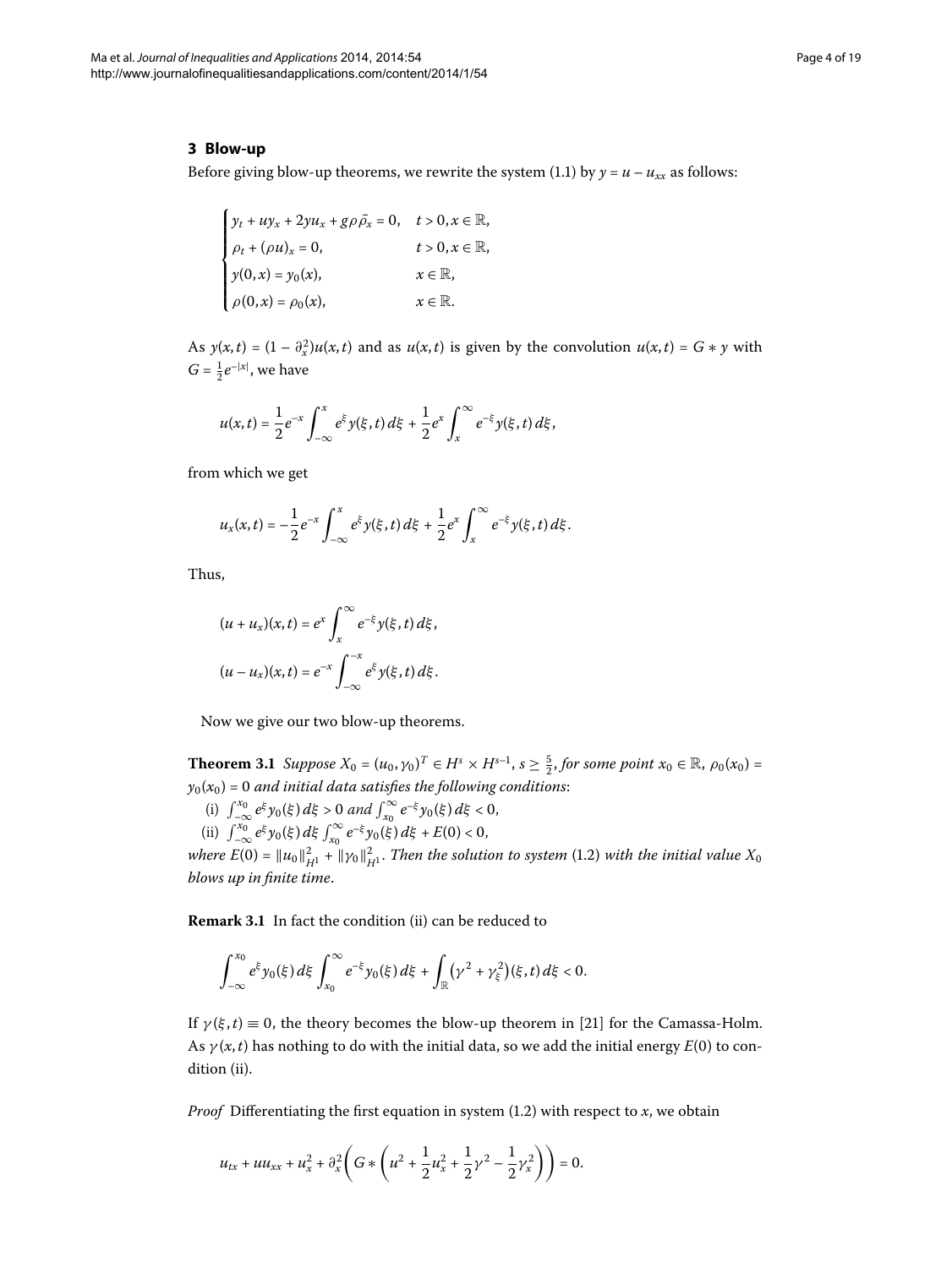<span id="page-4-3"></span>
$$
u_{tx} + u u_{xx} = u^2 - \frac{1}{2} u_x^2 + \frac{1}{2} \gamma^2 - \frac{1}{2} \gamma_x^2 - G * \left( u^2 + \frac{1}{2} u_x^2 + \frac{1}{2} \gamma^2 - \frac{1}{2} \gamma_x^2 \right).
$$

This equation gives

$$
\frac{d}{dt}u_x(q(x_0,t),t) = (u_{xt} + uu_{xx})(q(x_0,t),t)
$$
\n
$$
\leq \frac{1}{2}u^2(q(x_0,t),t) - \frac{1}{2}u_x^2(q(x_0,t),t)
$$
\n
$$
+ \frac{1}{2}\gamma^2(q(x_0,t),t) - \frac{1}{2}\gamma_x^2(q(x_0,t),t) - \frac{1}{2}G*(\gamma^2 - \gamma_x^2)
$$
\n
$$
\leq \frac{1}{2}u^2(q(x_0,t),t) - \frac{1}{2}u_x^2(q(x_0,t),t)
$$
\n
$$
+ \frac{1}{2}\gamma^2(q(x_0,t),t) + \frac{1}{2}G*\gamma_x^2,
$$
\n(3.1)

<span id="page-4-0"></span>where we used the fact

$$
G * \left(u^2 + \frac{1}{2}u_x^2\right) \ge \frac{1}{2}u^2.
$$

As regards  $\gamma^2$  we can deduce that

<span id="page-4-1"></span>
$$
\gamma^{2} = \int_{-\infty}^{x} \gamma \gamma_{x} dx - \int_{x}^{\infty} \gamma \gamma_{x} dx \le \int_{-\infty}^{x} \frac{\gamma^{2} + \gamma_{x}^{2}}{2} dx + \int_{\infty}^{x} \frac{\gamma^{2} + \gamma_{x}^{2}}{2} dx
$$
  
= 
$$
\int_{-\infty}^{\infty} \frac{\gamma^{2} + \gamma_{x}^{2}}{2} dx \le \frac{1}{2} E(0).
$$
 (3.2)

<span id="page-4-2"></span>Due to  $(3.2)$ , we obtain

$$
\gamma^2 \le \|\gamma\|_{L^\infty}^2 \le \frac{1}{2}E(0). \tag{3.3}
$$

<span id="page-4-4"></span>Owing to  $G*f = \frac{1}{2} \int_{\mathbb{R}} e^{-|x-\xi|} f(\xi) d\xi$ , we have the following inequality:

$$
G * \gamma_x^2 = \frac{1}{2} \int_{\mathbb{R}} e^{-|x-\xi|} \gamma_x^2(\xi) d\xi \le \frac{1}{2} \int_{-\infty}^x \gamma_x^2 d\xi + \frac{1}{2} \int_x^\infty \gamma_x^2 d\xi
$$
  

$$
\le \frac{1}{2} (\|u_0\|_{H^1}^2 + \|\gamma_0\|_{H^1}^2) = \frac{1}{2} E(0). \tag{3.4}
$$

Then using  $(3.3)$  $(3.3)$  $(3.3)$  and  $(3.4)$ , we can turn the inequality  $(3.1)$  into

$$
\frac{d}{dt}u_x(q(x_0,t),t) \le \frac{1}{2}u^2(q(x_0,t),t) - \frac{1}{2}u_x^2(q(x_0,t),t) \n+ \frac{1}{2}\gamma^2(q(x_0,t),t) + \frac{1}{2}G*\gamma_x^2 \n\le \frac{1}{2}u^2(q(x_0,t),t) - \frac{1}{2}u_x^2(q(x_0,t),t) + \frac{1}{2}E(0).
$$
\n(3.5)

In order to reach our result, we need the following claim.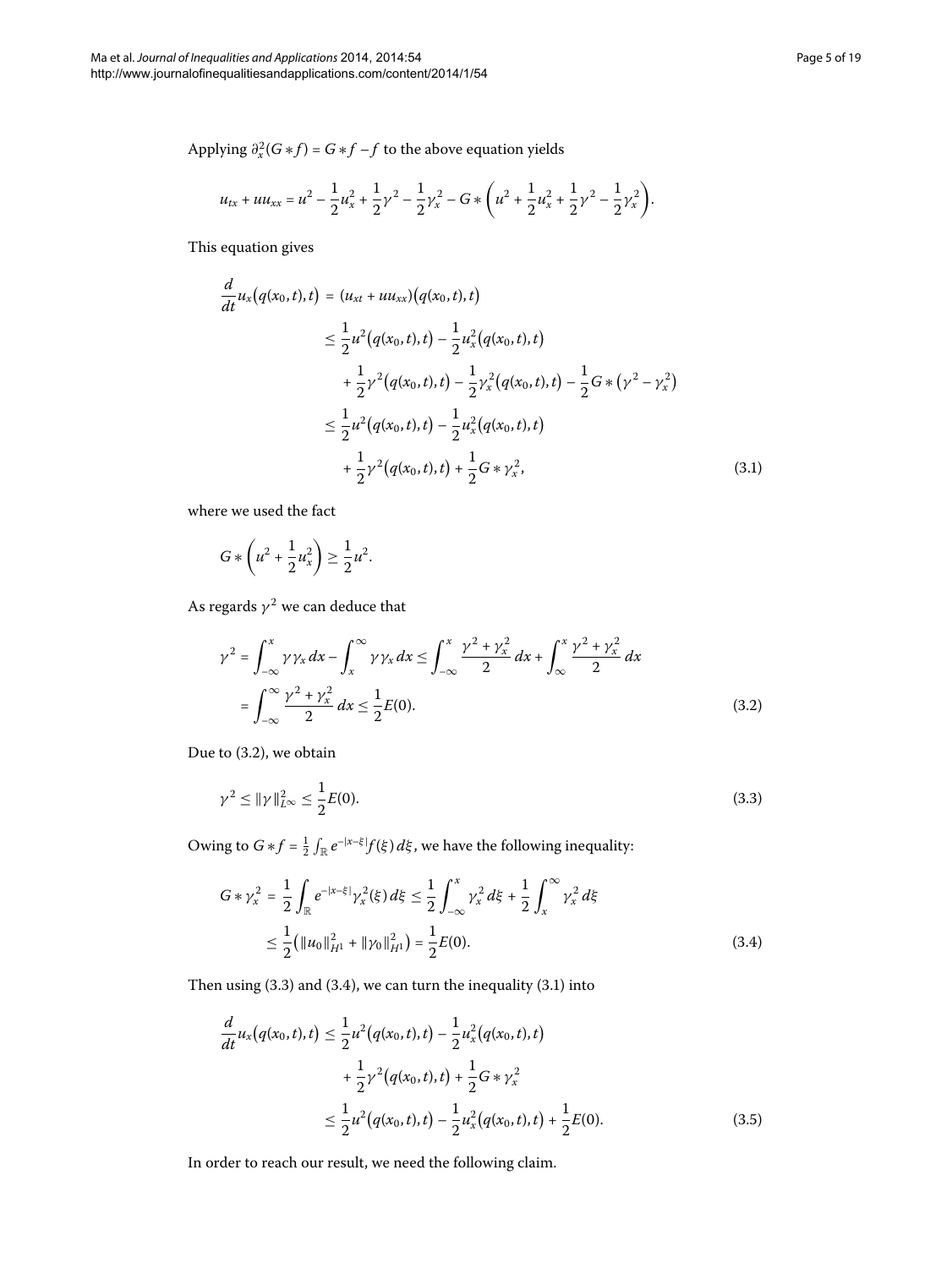**Claim 1**  $u_x(q(x_0,t),t) < 0$  is decreasing,  $u^2(q(x_0,t),t) - u_x^2(q(x_0,t),t) + E(0) < 0$  for all  $t \in [0, T)$ , where T is the maximal existence time of the solution.

Suppose not, *i.e.*, there exists a  $t_0$  such that  $u^2(q(x_0,t),t) - u_x^2(q(x_0,t),t) + E(0) < 0$  on  $[0, t_0)$  and  $u^2(q(x_0, t_0), t_0) - u_x^2(q(x_0, t_0), t_0) + E(0) = 0$ . Now let

$$
I(t) := \frac{1}{2} e^{-q(x_0, t)} \int_{-\infty}^{q(x_0, t)} e^{\xi} y(\xi, t) d\xi
$$

<span id="page-5-0"></span>and

$$
II(t) := \frac{1}{2} e^{q(x_0,t)} \int_{q(x_0,t)}^{\infty} e^{-\xi} y(\xi,t) d\xi.
$$

Firstly for  $t \in [0, t_0)$ , differentiating  $I(t)$ , we have

$$
\frac{dI(t)}{dt} = -\frac{1}{2}u(q(x_0, t), t)e^{-q(x_0, t)}\int_{-\infty}^{q(x_0, t)} e^{\xi}y(\xi, t) d\xi + \frac{1}{2}e^{-q(x_0, t)}\int_{-\infty}^{q(x_0, t)} e^{\xi}y_t(\xi, t) d\xi
$$
\n
$$
= \frac{1}{2}u(u_x - u)(q(x_0, t), t) - \frac{1}{2}e^{-q(x_0, t)}\int_{-\infty}^{q(x_0, t)} e^{\xi}(uy_x + 2u_x y + \rho \gamma_x) d\xi
$$
\n
$$
\geq \frac{1}{2}u(u_x - u)(q(x_0, t), t) + \frac{1}{4}(u^2 + u_x^2 - 2uu_x)(q(x_0, t), t)
$$
\n
$$
- \frac{1}{4}\gamma^2(q(x_0, t), t) + \frac{1}{4}\gamma_x^2(q(x_0, t), t) + \frac{1}{4}G*(\gamma^2 - \gamma_x^2)
$$
\n
$$
\geq \frac{1}{4}(u_x^2 - u^2)(q(x_0, t), t) - \frac{1}{4}\gamma^2(q(x_0, t), t) + \frac{1}{4}\gamma_x^2(q(x_0, t), t)
$$
\n
$$
+ \frac{1}{4}G*(\gamma^2 - \gamma_x^2)
$$
\n
$$
\geq \frac{1}{4}u_x^2(q(x_0, t), t) - \frac{1}{4}u^2(q(x_0, t), t) - \frac{1}{4}\gamma^2(q(x_0, t), t) - \frac{1}{4}G*\gamma_x^2
$$
\n
$$
\geq \frac{1}{4}(u_x^2(q(x_0, t), t) - u^2(q(x_0, t), t) - E(0)) > 0,
$$
\n(3.6)

<span id="page-5-1"></span>where we used  $(3.3)$  $(3.3)$  $(3.3)$  and  $(3.4)$ .

Secondly, by the same argument, we get

$$
\frac{dI(t)}{dt} \le -\frac{1}{4} (u_x^2 - u^2) (q(x_0, t), t) + \frac{1}{4} \gamma^2 (q(x_0, t), t) - \frac{1}{4} \gamma_x^2 (q(x_0, t), t) \n- \frac{1}{4} G * (\gamma^2 - \gamma_x^2) \n\le -\frac{1}{4} u_x^2 (q(x_0, t), t) + \frac{1}{4} u^2 (q(x_0, t), t) + \frac{1}{4} \gamma^2 (q(x_0, t), t) + \frac{1}{4} G * \gamma_x^2 \n\le - \frac{1}{4} (u_x^2 (q(x_0, t), t) - u^2 (q(x_0, t), t) - E(0)) < 0.
$$
\n(3.7)

Hence, it follows from  $(3.6)$  and  $(3.7)$  and the continuity property of the ODEs that

$$
u_x^2(q(x_0,t),t) - u^2(q(x_0,t),t) - E(0) = -4I(t)H(t) - E(0)
$$
  
> -4I(0)H(0) - E(0) > 0,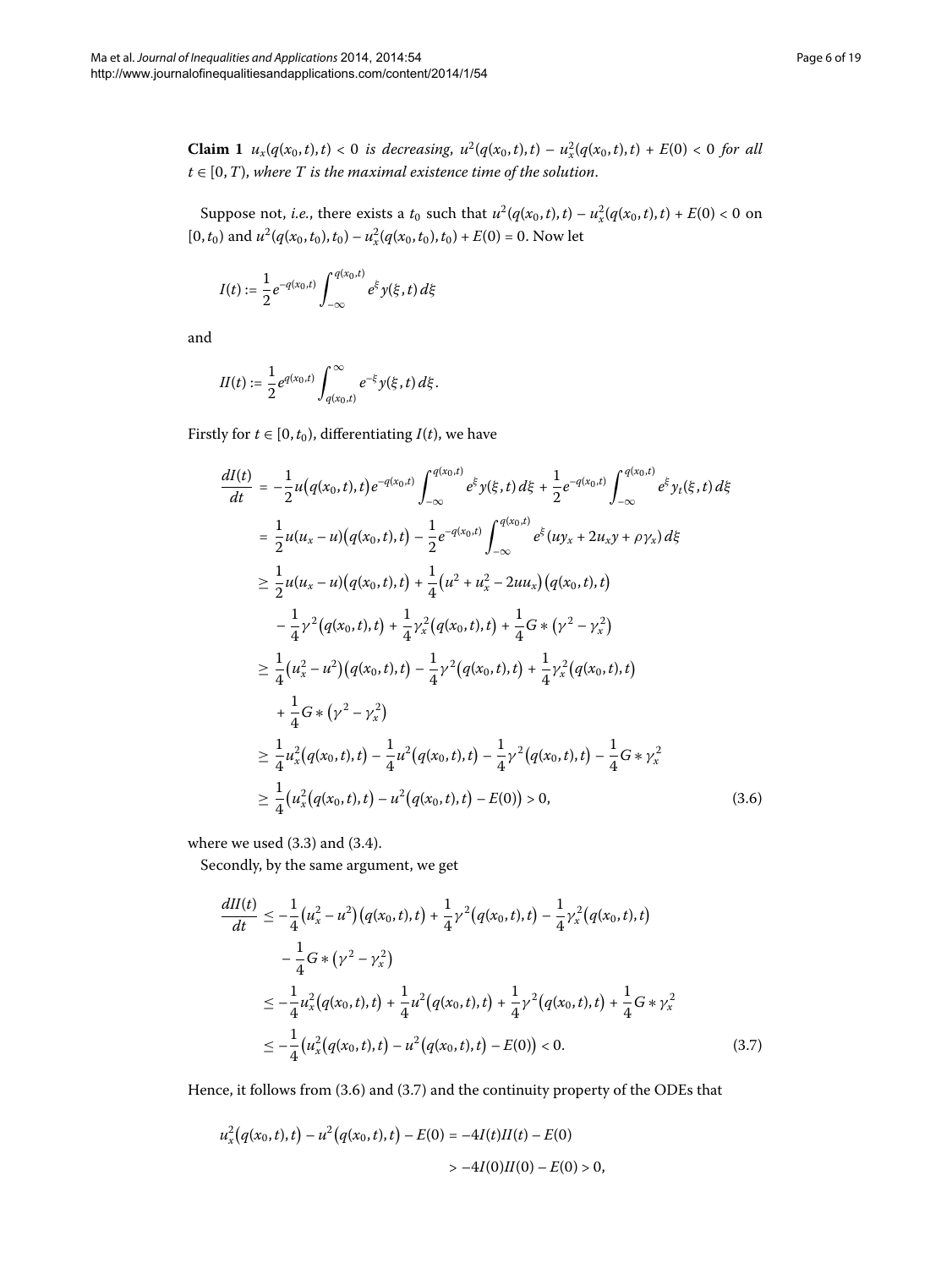for all  $t \in [0, t_0)$ , where we have used the condition (i) and (ii). The continuity property implies that, when  $t = t_0$ , we have

$$
u_x^2(q(x_0,t_0),t_0)-u^2(q(x_0,t_0),t_0)-E(0)>0.
$$

This is an obvious contradiction. Then  $t_0$  can be extended to  $T$ . On the other hand

$$
u_x(q(x_0,t),t) = -\frac{1}{2}e^{-q(x_0,t)}\int_{-\infty}^{q(x_0,t)} e^{\xi}y(\xi,t) d\xi + \frac{1}{2}e^{q(x_0,t)}\int_{q(x_0,t)}^{\infty} e^{-\xi}y(\xi,t) d\xi
$$
  

$$
< -\frac{1}{2}e^{-x_0}\int_{-\infty}^{x_0} e^{\xi}y_0(\xi,t) d\xi + \frac{1}{2}e^{x_0}\int_{x_0}^{\infty} e^{-\xi}y_0(\xi,t) d\xi.
$$

<span id="page-6-1"></span>Then the initial assumption makes  $u_x(q(x_0,t),t) < 0$  obvious. So our claim is proved.

Using (3[.](#page-5-0)6) and (3.7) again, we have the following equation for  $(u_x^2 - u^2)(q(x_0, t), t)$ :

<span id="page-6-0"></span>
$$
\frac{d}{dt}(u_x^2 - u^2)(q(x_0, t), t) = -4H(t)\frac{d}{dt}I(t) - 4I(t)\frac{d}{dt}H(t)
$$
\n
$$
\geq -H(t)(u_x^2(q(x_0, t), t) - u^2(q(x_0, t), t) - E(0))
$$
\n
$$
+ I(t)(u_x^2(q(x_0, t), t) - u^2(q(x_0, t), t) - E(0))
$$
\n
$$
= -u_x(q(x_0, t), t)(u_x^2 - u^2 - E(0))(q(x_0, t), t),
$$
\n(3.8)

where we used  $u_x(q(x_0, t), t) = -I(t) + II(t)$ . Due to (3.5), we can obtain

$$
u_x(q(x_0,t),t) \leq \int_0^t \frac{1}{2} \big( u^2 - u_x^2 + E(0) \big) \big( q(x_0,\tau),\tau \big) d\tau + u_{0x}(x_0). \tag{3.9}
$$

Now, substituting (3[.](#page-6-0)9) into (3.8), it yields

<span id="page-6-2"></span>
$$
\frac{d}{dt}(u_x^2 - u^2)(q(x_0, t), t)
$$
\n
$$
\geq \left(-\int_0^t \frac{1}{2}(u^2 - u_x^2 + E(0))(q(x_0, \tau), \tau) d\tau - u_{0x}(x_0)\right)
$$
\n
$$
\times (u_x^2(q(x_0, t), t) - u^2(q(x_0, t), t) - E(0))
$$
\n
$$
= \frac{1}{2}\left(\int_0^t (u_x^2 - u^2 - E(0))(q(x_0, \tau), \tau) d\tau - 2u_{0x}(x_0)\right)
$$
\n
$$
\times (u_x^2(q(x_0, t), t) - u^2(q(x_0, t), t) - E(0)).
$$
\n(3.10)

Before completing the proof, we need the following technical lemma.

**Lemma 3.1** [30] *Suppose that*  $\Psi(t)$  *is a twice continuously differential satisfying* 

<span id="page-6-3"></span>
$$
\begin{cases} \Psi''(t) \ge C_0 \Psi'(t) \Psi(t), & t > 0, C_0 > 0, \\ \Psi(0) > 0, & \psi'(0) > 0. \end{cases} \tag{3.11}
$$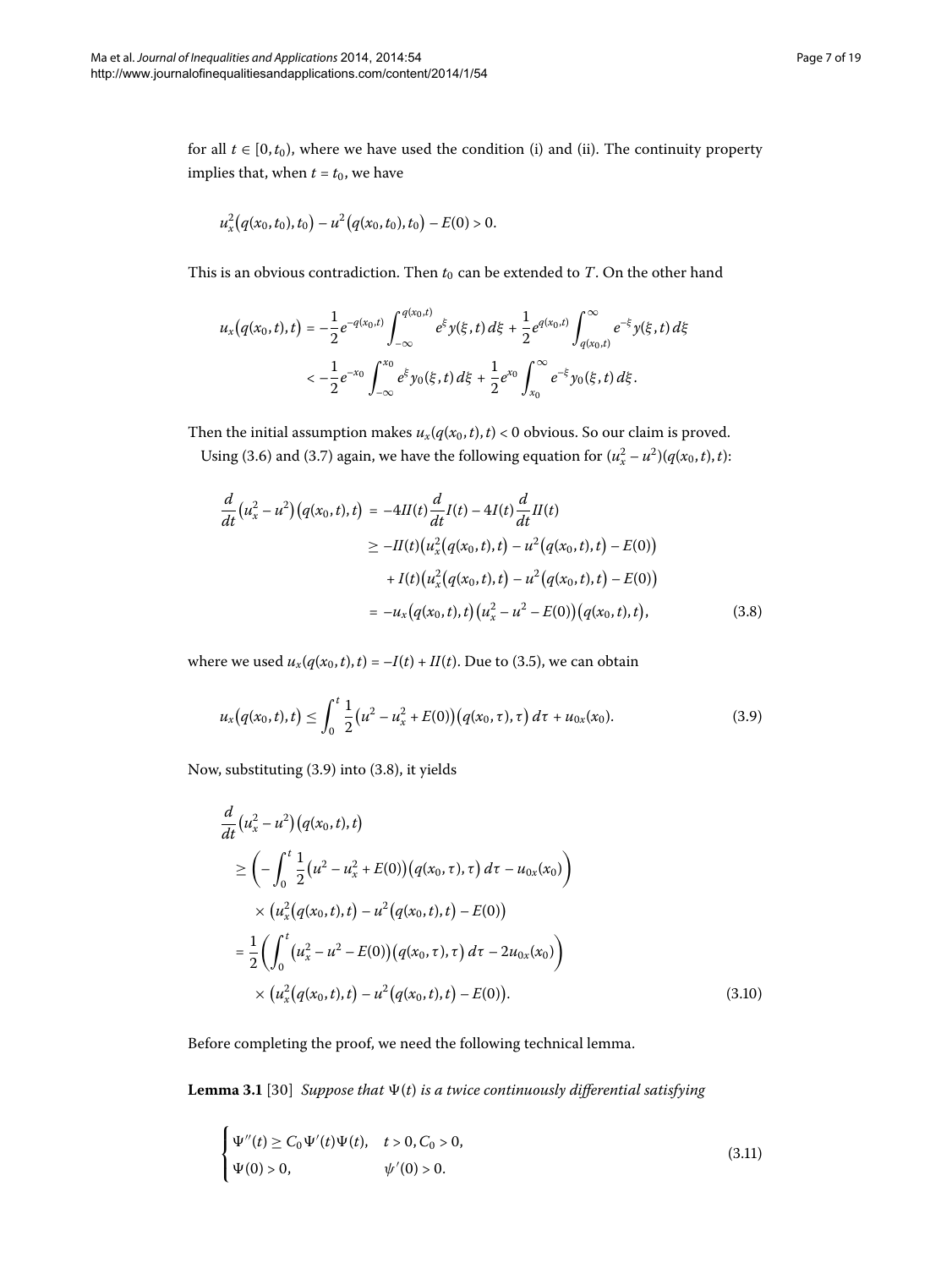<span id="page-7-0"></span>

*Then*  $\Psi(t)$  blows up in finite time. Moreover the blow-up time T can be estimated in terms *of the initial datum as*

$$
T \leq \max \left\{ \frac{2}{C_0 \Psi(0)}, \frac{\Psi(0)}{\Psi'(0)} \right\}.
$$

<span id="page-7-1"></span>Let  $\Psi(t) = \int_0^t (u_x^2 - u^2 - E(0))(q(x_0, \tau), \tau) d\tau - 2u_{0x}(x_0)$ , then given the condition (i) and due to the claim and the expression of  $u_{0x}(x_0)$ , we get  $\Psi(t) > 0$  and  $\Psi'(t) > 0$ . Using the above lemma, (3[.](#page-6-3)10) is an equation of type (3.11) with  $C_0 = \frac{1}{2}$ . We can conclude that under the conditions (i) and (ii), the solution to system  $(1.2)$  $(1.2)$  $(1.2)$  blows up in finite time.  $\Box$ 

**Theorem 3.2** Suppose  $X_0 = (u_0, \rho_0)^T \in H^s \times H^{s-1}$ ,  $s \ge \frac{5}{2}$ , there exists  $\delta$  satisfying when  $x \in (x_0 - \delta, x_0 + \delta), \rho_0(x) \equiv 0$ , when  $x \in (-\infty, x_0 - \delta], \rho_0(x) \ge 0$  and when  $x \in [x_0 + \delta, \infty)$ ,  $\rho_0(x) \leq 0$ . Some portion of the positive part of  $y_0(x)$  lies to the left of some portion of its *negative part with the changing sign point at*  $x_0$ , *then the solution to system* (1.2) with the *initial value*  $X_0$  *blows up in finite time.* 

Before we prove the above theorem, we draw a picture of  $y_0$  in Figure 1[.](#page-7-0)

*Proof* In order to prove the theorem, we define the following quantities:

$$
A_0 = \int_{-\infty}^{x_0} e^{\xi} y_0(\xi) d\xi, \qquad B_0 = \int_{x_0}^{\infty} e^{-\xi} y_0(\xi) d\xi.
$$

Then concerning the sign of  $A_0$  and  $B_0$ , we have four cases.

Case 1:  $A_0 > 0$ ,  $B_0 < 0$ . Case 2:  $A_0 < 0$ ,  $B_0 < 0$ . Case 3:  $A_0 > 0$ ,  $B_0 > 0$ . Case  $4: A_0 < 0, B_0 > 0$ . The cases for  $A_0 = 0$  or  $B_0 = 0$  are easy to handle. First, we can find that Case 3 is equivalent to Case 2.

In fact, if  $(u(x, t), \gamma(x, t))$  is a solution, let  $\tilde{u}(x, t) = -u(-x, t)$  and  $\tilde{\gamma}(x, t) = -\gamma(-x, t)$ , then  $(\tilde{u}(x,t), \tilde{\gamma}(x,t))$  is also a solution with  $\tilde{u}_0(x) = -u_0(-x)$  and  $\tilde{\gamma}_0(x) = -\gamma_0(-x)$ . Let  $\tilde{\gamma}_0(x) = (1-x)$  $\partial_x^2$ ) $\tilde{u}_0(x) = -y_0(-x)$  with positive part on  $(-x_2, -x_0)$  and negative part on  $(-x_0, -x_1)$ , then we have

$$
\tilde{A}_0 = \int_{-\infty}^{-x_0} e^{\xi} \tilde{y_0}(\xi) d\xi = -\int_{-\infty}^{-x_0} e^{\xi} y_0(-\xi) d\xi = -\int_{x_0}^{\infty} e^{-\eta} y_0(\eta) d\eta = -B_0.
$$

By the same reasoning, we have  $B_0 = -A_0$ .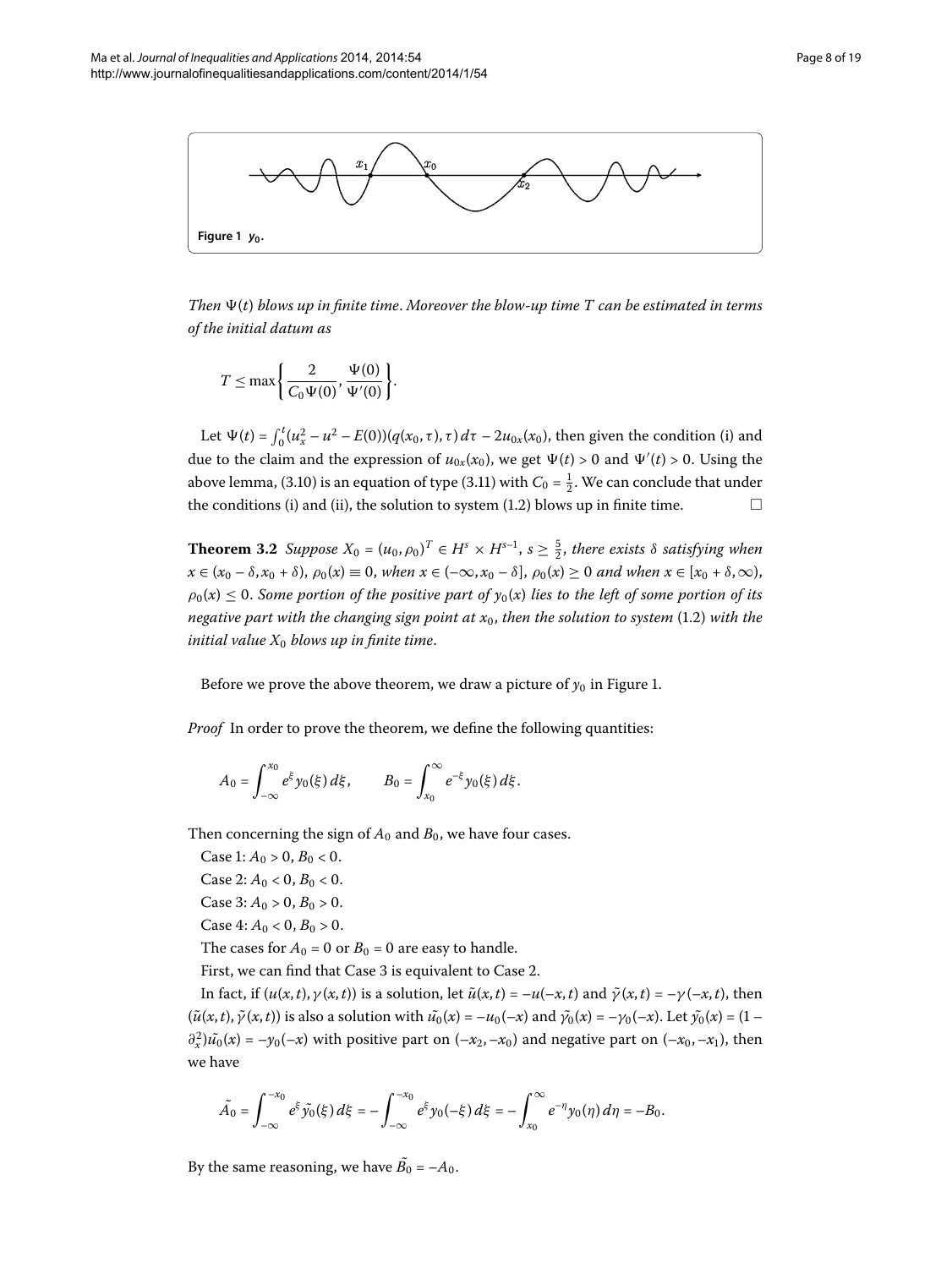<span id="page-8-0"></span> $A(q(x,t),t) := \int^{q(x,t)}$ –∞  $e^{\xi} y(\xi, t) d\xi$  and  $B(q(x, t), t) := \int_{q(x, t)}^{\infty} e^{-\xi} y(\xi, t) d\xi$ 

for any  $x \in (x_0 - \delta, x_0 + \delta)$ , then we have

<span id="page-8-1"></span>
$$
\frac{dA(q(x,t),t)}{dt} = \frac{1}{2}e^{q(x,t)}[u(q(x,t),t) - u_x(q(x,t),t)]^2
$$
  
+ 
$$
\frac{1}{2}\int_{-\infty}^{q(x,t)} e^{\xi}[u(\xi,t) - u_{\xi}(\xi,t)]^2 d\xi - \frac{1}{2}e^{q(x,t)}(\gamma^2 - \gamma_x^2)(q(x,t),t)
$$
  
+ 
$$
\frac{1}{2}\int_{-\infty}^{q(x,t)} e^{\xi}(\gamma^2 - \gamma_x^2)(\xi,t) d\xi,
$$
(3.12)  

$$
\frac{dB(q(x,t),t)}{dt} = -\frac{1}{2}e^{-q(x,t)}[u(q(x,t),t) + u_x(q(x,t),t)]^2
$$
  
- 
$$
\frac{1}{2}\int_{q(x,t)}^{\infty} e^{-\xi}[u(\xi,t) + u_{\xi}(\xi,t)]^2 d\xi + \frac{1}{2}e^{-q(x,t)}(\gamma^2 - \gamma_x^2)(q(x,t),t)
$$
  
- 
$$
\frac{1}{2}\int_{q(x,t)}^{\infty} e^{-\xi}(\gamma^2 - \gamma_x^2)(\xi,t) d\xi.
$$
(3.13)

In order to get the monotonous property of  $A(q(x,t),t)$  and  $B(q(x,t),t)$ , we need the following claim.

**Claim 2** *Under the condition of*  $\rho_0(x)$  *from the theorem, for all t* > 0 *we have* 

$$
\begin{cases}\n\rho(q(x,t),t) \ge 0, & x \in (-\infty, x_0 - \delta], \\
\rho(q(x,t),t) \equiv 0, & x \in (x_0 - \delta, x_0 + \delta), \\
\rho(q(x,t),t) \le 0, & x \in [x_0 + \delta, \infty),\n\end{cases}
$$

*and*  $y(q(x_0, t), t) = 0$ .

From the first equation of system  $(1.1)$  $(1.1)$  $(1.1)$  we have the following equivalent form:

$$
y_t + 2yu_x + y_xu + \rho y_x = 0.
$$

Applying the particle trajectory method and the second equation in  $(1.1)$  $(1.1)$  $(1.1)$ , we obtain

$$
\frac{d}{dt}\big(y\big(q(x,t),t\big)q_x^2(x,t)\big) = (y_t + 2yu_x + y_xu)\big(q(x,t),t\big)q_x^2(x,t)
$$
\n
$$
= -\rho\big(q(x,t),t\big)\gamma_x\big(q(x,t),t\big)q_x^2(x,t)
$$

and

$$
\frac{d}{dt}\rho\big(q(x,t),t\big)q_x(x,t)=0,
$$

which implies

$$
\rho\big(q(x,t),t\big)q_x(x,t)=\rho_0(x).
$$

Set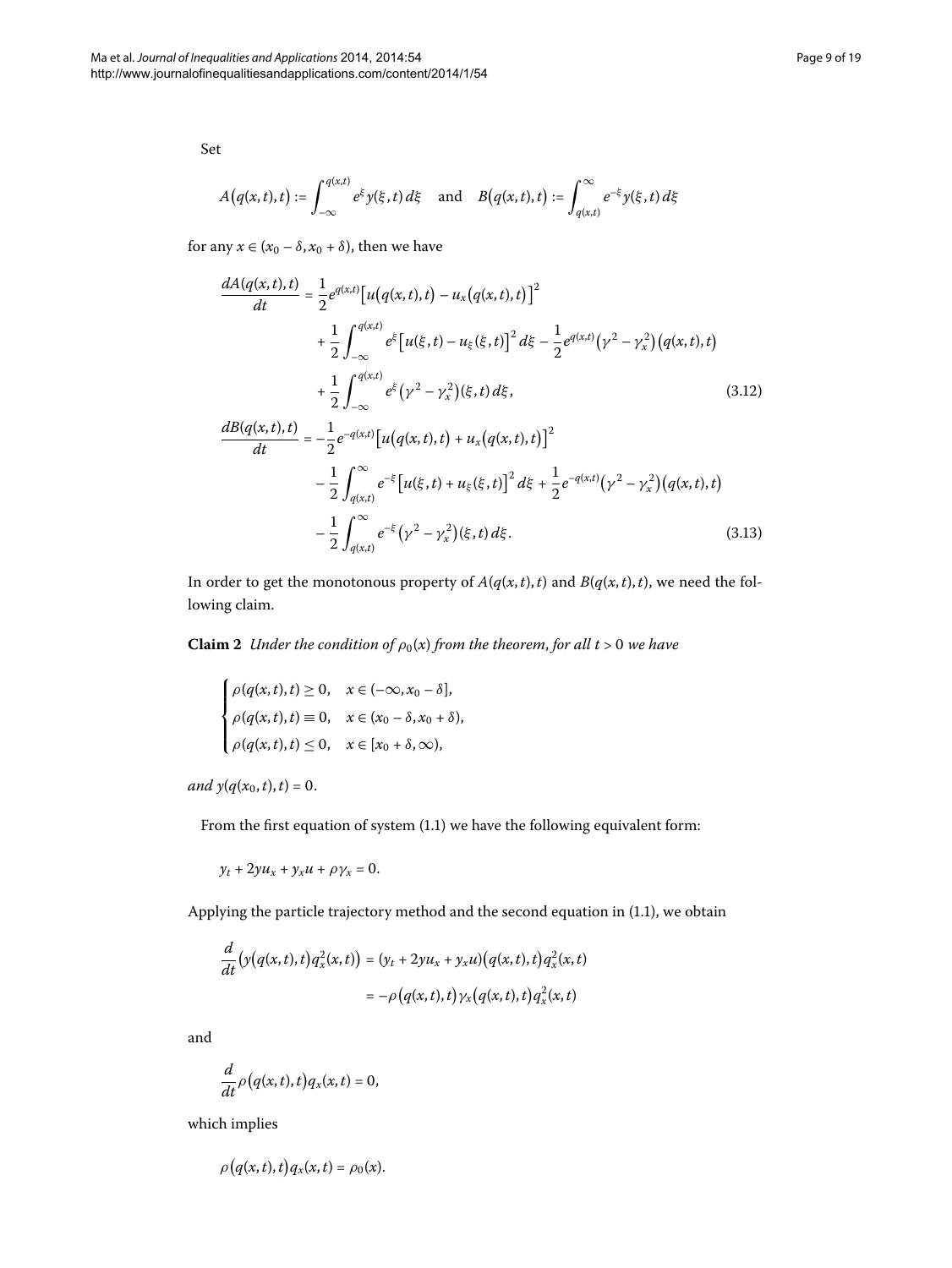Due to the condition of  $\rho_0(x)$  from the theorem and  $q_x(x,t) > 0$ , we get

$$
\begin{cases}\n\rho(q(x,t),t) \ge 0, & x \in (-\infty, x_0 - \delta], \\
\rho(q(x,t),t) \equiv 0, & x \in (x_0 - \delta, x_0 + \delta), \\
\rho(q(x,t),t) \le 0, & x \in [x_0 + \delta, \infty),\n\end{cases}
$$

for all  $t > 0$ . Then

$$
\frac{d}{dt}y(q(x,t),t)q_x^2(x,t)=0 \quad x\in (x_0-\delta,x_0+\delta).
$$

<span id="page-9-0"></span>Thus  $y(q(x, t), t)q_x^2(x, t)$  is independent on time *t*. By taking  $t = 0$ , we have

$$
y(q(x, t), t)q_x^2(x, t) = y_0(x) \quad x \in (x_0 - \delta, x_0 + \delta).
$$

Since  $y_0(x_0) = 0$  and from the above equation, we get  $y(q(x_0, t), t) = 0$ . Therefore the claim holds.

**Claim 3** For any fixed t,  $\gamma_x^2(x,t) - \gamma^2(x,t) \leq (\gamma_x^2 - \gamma^2)(q(\eta,t),t)$ , for any  $\eta \in (x_0 - \delta, x_0 + \delta)$ *and all*  $x \in \mathbb{R}$ .

As  $\gamma = G * \rho$ , where *G* is the Green's function, it can be expressed as  $G(x) = -\frac{1}{2}e^{-|x|}$ , and then one has the equation for  $\gamma(x, t)$  and  $\gamma_x(x, t)$ :

$$
\gamma(x,t) = \frac{1}{2}e^{-x} \int_{-\infty}^{x} e^{\xi} \rho(\xi, t) d\xi + \frac{1}{2}e^{x} \int_{x}^{\infty} e^{-\xi} \rho(\xi, t) d\xi,
$$
  

$$
\gamma_x(x,t) = -\frac{1}{2}e^{-x} \int_{-\infty}^{x} e^{\xi} \rho(\xi, t) d\xi + \frac{1}{2}e^{x} \int_{x}^{\infty} e^{-\xi} \rho(\xi, t) d\xi.
$$

Therefore,

$$
(\gamma + \gamma_x)(x, t) = e^x \int_x^{\infty} e^{-\xi} \rho(\xi, t) d\xi,
$$
  

$$
(\gamma - \gamma_x)(x, t) = e^{-x} \int_{-\infty}^{-x} e^{\xi} \rho(\xi, t) d\xi.
$$

By direct computation, if  $x \le q(\eta, t)$ , for any  $\eta \in (x_0 - \delta, x_0 + \delta)$ , then from the above two equations we can get

$$
\gamma_x^2(x,t) - \gamma^2(x,t) = -\left(\int_{-\infty}^{q(\eta,t)} e^{\xi} \rho(\xi,t) d\xi - \int_x^{q(\eta,t)} e^{\xi} \rho(\xi,t) d\xi\right)
$$
  

$$
\times \left(\int_{q(\eta,t)}^{\infty} e^{-\xi} \rho(\xi,t) d\xi + \int_x^{q(\eta,t)} e^{-\xi} \rho(\xi,t) d\xi\right)
$$
  

$$
= (\gamma_x^2 - \gamma^2) (q(\eta,t),t) - \int_{-\infty}^{q(\eta,t)} e^{\xi} \rho(\xi,t) d\xi \int_x^{q(\eta,t)} e^{-\xi} \rho(\xi,t) d\xi
$$
  

$$
+ \int_x^{q(\eta,t)} e^{\xi} \rho(\xi,t) d\xi \int_{q(\eta,t)}^{\infty} e^{-\xi} \rho(\xi,t) d\xi
$$
  

$$
\leq (\gamma_x^2 - \gamma^2) (q(\eta,t),t),
$$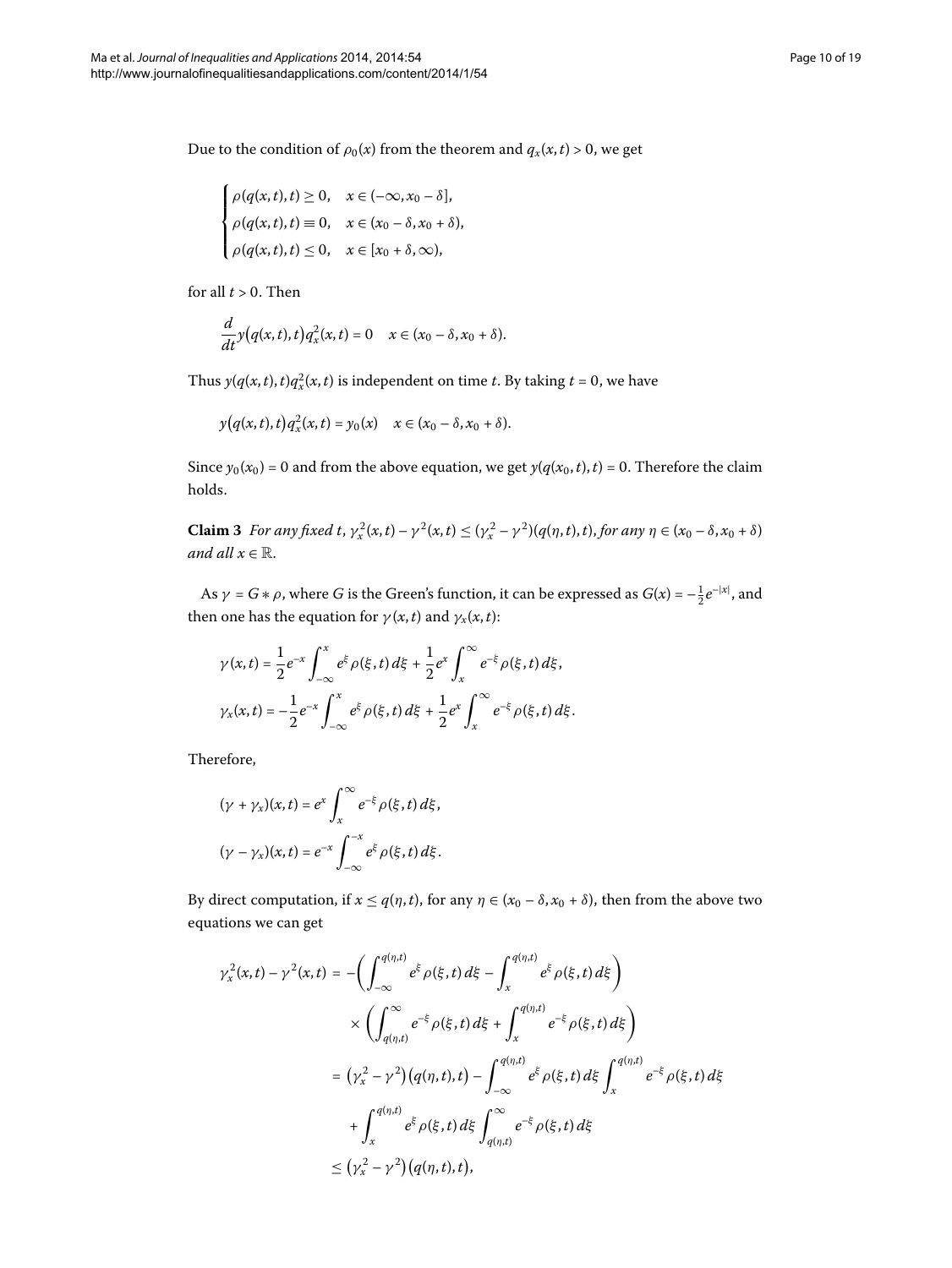where we used the above claim as regards  $\rho(x, t)$ . Similarly, if  $x \leq q(\eta, t)$ , for any  $\eta \in (x_0 - t)$  $\delta$ ,  $x_0 + \delta$ ), we also have

<span id="page-10-0"></span>
$$
\gamma_x^2(x,t)-\gamma^2(x,t)\leq (\gamma_x^2-\gamma^2)\big(q(\eta,t),t\big).
$$

This completes the proof of the claim.

For any  $x \in (x_0 - \delta, x_0 + \delta)$ , by applying our claim to (3[.](#page-8-0)12) and (3.13), we obtain

$$
\frac{dA(q(x,t),t)}{dt} \ge \frac{1}{2} e^{q(x,t)} \Big[ u(q(x,t),t) - u_x(q(x,t),t) \Big]^2
$$
  
+ 
$$
\frac{1}{2} \int_{-\infty}^{q(x,t)} e^{\xi} \Big[ u(\xi,t) - u_{\xi}(\xi,t) \Big]^2 d\xi > 0,
$$
  

$$
\frac{dB(q(x,t),t)}{dt} \Bigg[ -\frac{1}{2} \Big[ \frac{1}{2} \Big( \frac{1}{2} \Big( \frac{1}{2} \Big) + \frac{1}{2} \Big( \frac{1}{2} \Big( \frac{1}{2} \Big) + \frac{1}{2} \Big) \Big] \Big[ \frac{1}{2} \Big( \frac{1}{2} \Big) + \frac{1}{2} \Big( \frac{1}{2} \Big( \frac{1}{2} \Big) + \frac{1}{2} \Big) \Big] \Big[ \frac{1}{2} \Big( \frac{1}{2} \Big) + \frac{1}{2} \Big( \frac{1}{2} \Big) \Big] \Big[ \frac{1}{2} \Big( \frac{1}{2} \Big) + \frac{1}{2} \Big( \frac{1}{2} \Big) \Big] \Big[ \frac{1}{2} \Big( \frac{1}{2} \Big) + \frac{1}{2} \Big( \frac{1}{2} \Big) \Big] \Big[ \frac{1}{2} \Big( \frac{1}{2} \Big) + \frac{1}{2} \Big( \frac{1}{2} \Big) \Big] \Big[ \frac{1}{2} \Big( \frac{1}{2} \Big) + \frac{1}{2} \Big( \frac{1}{2} \Big) \Big] \Big]
$$
(3.14)

<span id="page-10-1"></span>
$$
\frac{(q(x,t),t)}{dt} \le -\frac{1}{2}e^{-q(x,t)}\big[u(q(x,t),t) + u_x(q(x,t),t)\big]^2 \n- \frac{1}{2}\int_{q(x,t)}^{\infty} e^{-\xi}\big[u(\xi,t) + u_{\xi}(\xi,t)\big]^2 d\xi < 0,
$$
\n(3.15)

which implies  $A(q(x, t), t)$  is a strictly increasing function, while  $B(q(x, t), t)$  is a strictly decreasing one for a nontrivial solution.

Now we prove Case 1.

From  $(3.1)$  $(3.1)$  $(3.1)$  and Claim 3, we have

$$
\frac{d}{dt}u_x(q(x_0,t),t) = (u_{xt} + uu_{xx})(q(x_0,t),t)
$$
\n
$$
\leq \frac{1}{2}u^2(q(x_0,t),t) - \frac{1}{2}u_x^2(q(x_0,t),t)
$$
\n
$$
+ \frac{1}{2}\gamma^2(q(x_0,t),t) - \frac{1}{2}\gamma_x^2(q(x_0,t),t)
$$
\n
$$
- \frac{1}{2}G*(\gamma^2 - \gamma_x^2)
$$
\n
$$
\leq \frac{1}{2}u^2(q(x_0,t),t) - \frac{1}{2}u_x^2(q(x_0,t),t)
$$
\n
$$
= \frac{1}{2}A(q(x_0,t),t)B(q(x_0,t),t).
$$

<span id="page-10-2"></span>Due to the increasing property of  $A(q(x_0,t),t)$  and the decreasing property of  $B(q(x_0,t),t)$  $((3.14)$  $((3.14)$  $((3.14)$  and  $(3.15)$ ), if we let

$$
m(t) := u_x(q(x_0,t),t),
$$

then

$$
\frac{d}{dt}m(t) \le \frac{1}{2}u^2(q(x_0, t), t) - \frac{1}{2}u_x^2(q(x, t), t)
$$
\n
$$
= \frac{1}{2}A(q(x_0, t), t)B(q(x_0, t), t)
$$
\n
$$
\le \frac{1}{2}A_0B_0 < 0.
$$
\n(3.16)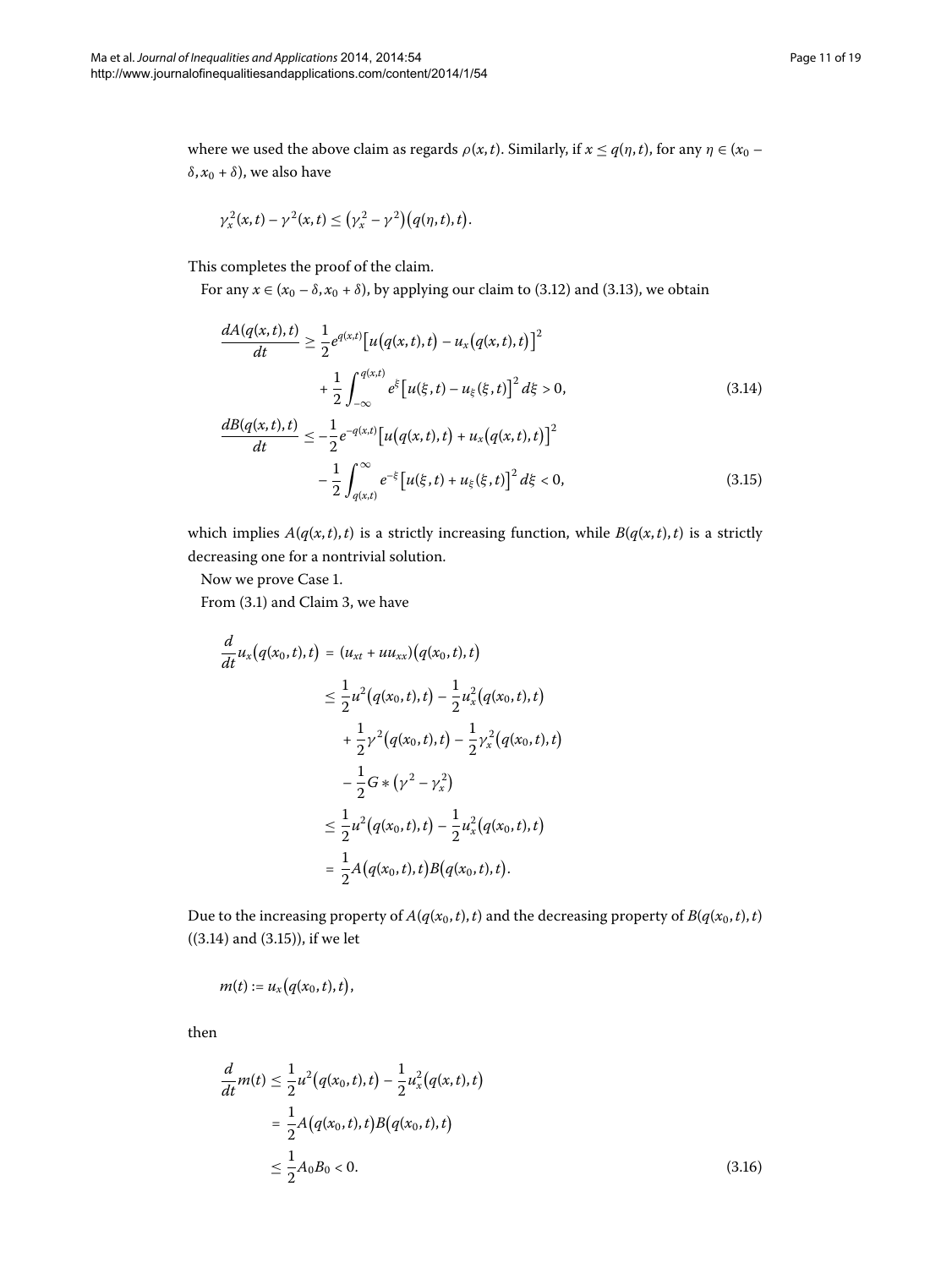Suppose the corresponding solution exists globally in time. Since *m*(*t*) is strictly decreasing with initial assumption  $m(0) < 0$ , there exists a  $t_1$  such that for all  $t > t_1$ , we have

$$
m(t)<-\sqrt{E(0)}<0,
$$

where

$$
E(0) = \int_{\mathbb{R}} u_0^2 + u_{0x}^2 + \gamma_0^2 + \gamma_{0x}^2 dx.
$$

Thanks to  $(3.16)$  and the following fact:

$$
\|u(x,t)\|_{L^{\infty}(\mathbb{R})}^2 \leq \frac{1}{2} \|u(x,t)\|_{H^1(\mathbb{R})}^2 \leq \frac{1}{2}E(t) = \frac{1}{2}E(0),
$$

we have the following inequality for  $t > t_0$ :

$$
\frac{d}{dt}m(t) \le -\frac{1}{2}m^2(t) + \frac{1}{2}u^2(q(x_0, t), t)
$$
  

$$
\le -\frac{1}{2}m^2(t) + \frac{1}{4}E(0)
$$
  

$$
\le -\frac{1}{4}m^2(t).
$$

Then we need the following lemma to finish our proof for Case 1.

**Lemma 3.2** [31[\]](#page-18-31) Assume that a differentiable function  $y(t)$  satisfies

$$
y'(t) \le -Cy^2(t) + K
$$

*with constant C,K > 0. If we have the initial datum y(0) = y* $_{0}$  *< –* $\sqrt{\frac{K}{C}}$ *, then the solution goes*  $to$  – $\infty$  *before t tends to*  $\frac{1}{-Cy_0+\frac{K}{y_0}}$ .

Through this lemma, we can see that  $m(t)$  goes to  $-\infty$  within finite time and Case 1 has been proved.

Now we prove Case 2.

We will prove that after some time Case 2 will change to Case 1. So it is sufficient to show that there exists a time  $T_0 \in (0,\infty)$ , such that  $\int_{-\infty}^{q(x_0,t)} e^{\xi} y(\xi,t) d\xi > 0$  as  $t > T_0$ . Suppose not, *i.e.*,  $\int_{-\infty}^{q(x_0,t)} e^{\xi} y(\xi,t) d\xi \le 0$  for any  $t > 0$ . As in Case 2, we have

$$
\int_{-\infty}^{x_0} e^{\xi} y_0(\xi) d\xi < 0, \qquad \int_{x_0}^{\infty} e^{-\xi} y_0(\xi) d\xi = -\epsilon_0 < 0.
$$

Then

$$
\lim_{x\to x_0}\int_x^\infty e^{-\xi}y_0(\xi)\,d\xi=-\epsilon_0,
$$

which shows that, for  $\frac{\epsilon_0}{2} > 0$ , there exists a  $\delta' > 0$ , and for any  $x \in U(x_0, \delta') \doteq \{x \mid |x - x_0| < \delta\}$ *δ* }, we have

$$
\left|\int_x^\infty e^{-\xi}y_0(\xi)\,d\xi+\epsilon_0\right|<\frac{\epsilon_0}{2}.
$$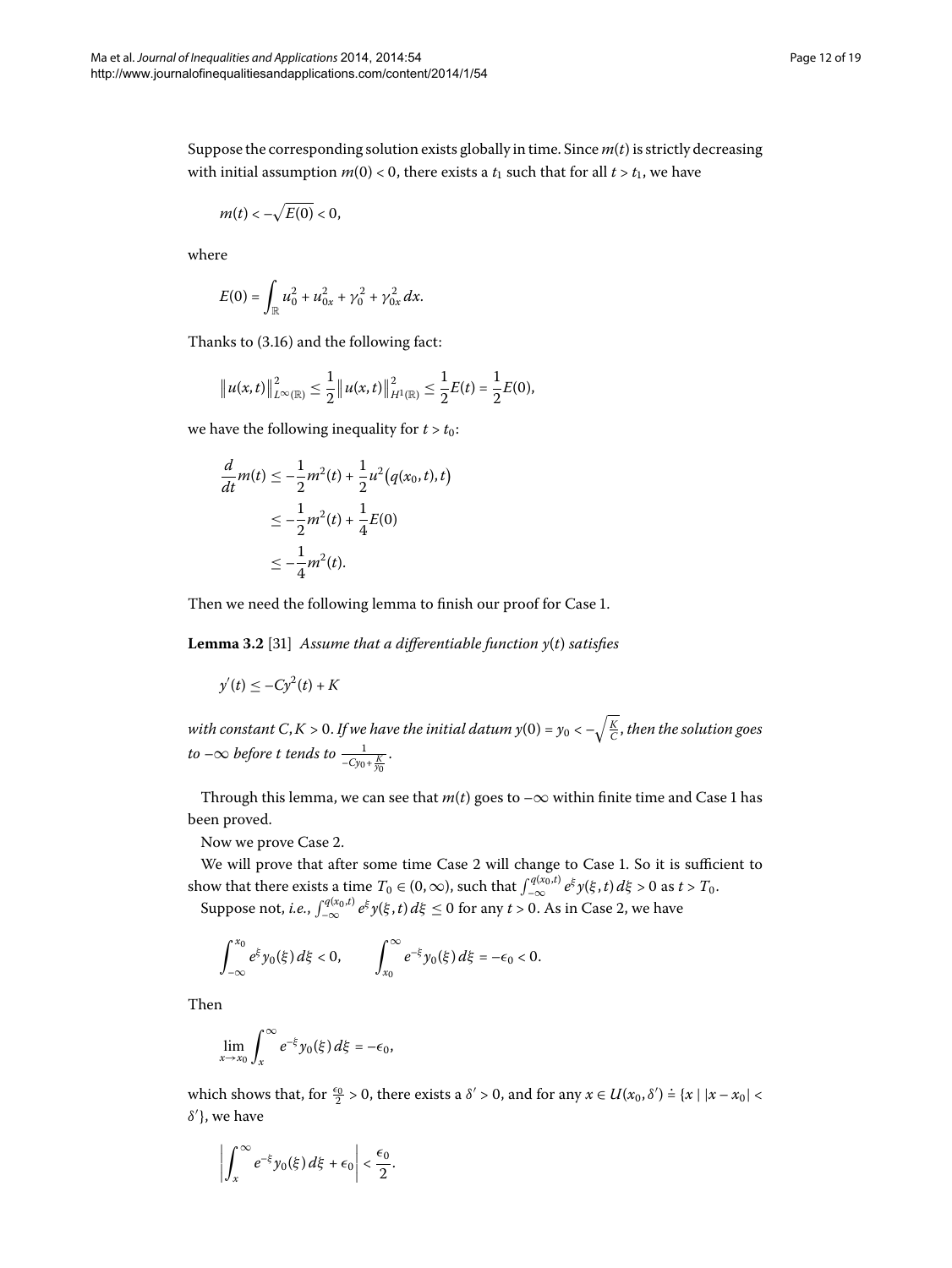<span id="page-12-0"></span>

That is to say

$$
\int_x^{\infty} e^{-\xi} y_0(\xi) d\xi < -\frac{\epsilon_0}{2} < 0, \quad \text{for any } x \in U(x_0, \rho).
$$

If we set  $x_1^* = \max\{x_1, x_0 - \delta\}$  and  $x_3 = \max\{x_1^*, x_0 - \delta'\}$  (see Figure 2[\)](#page-12-0), then

$$
\int_{x_3}^{\infty} e^{-\xi} y_0(\xi) \, d\xi < -\frac{\epsilon_0}{2} < 0.
$$

Therefore, for any  $x \in [x_3, x_0]$ ,

$$
\int_{-\infty}^x e^{\xi} y_0(\xi) d\xi < 0 \quad \text{and} \quad \int_x^{\infty} e^{-\xi} y_0(\xi) d\xi < 0.
$$

When  $x \in [x_3, x_0] \subseteq (x_0 - \delta, x_0 + \delta)$ , we see that  $A(q(x, t), t)$  is increasing and  $B(q(x, t), t)$  is decreasing, then from the hypothesis we know for all  $t > 0$ 

$$
\int_{-\infty}^{q(x,t)} e^{\xi} y(\xi, t) d\xi < \int_{-\infty}^{q(x_0,t)} e^{\xi} y(\xi, t) d\xi \le 0
$$

and

$$
\int_{q(x,t)}^{\infty}e^{-\xi}y(\xi,t)\,d\xi<0.
$$

Then we obtain

$$
(u^{2} - u_{x}^{2})(q(x, t), t) = \int_{-\infty}^{q(x, t)} e^{\xi} y(\xi, t) d\xi \int_{q(x, t)}^{\infty} e^{-\xi} y(\xi, t) d\xi
$$
  
> 0, for  $x \in [x_{3}, x_{0}].$ 

<span id="page-12-1"></span>That is to say  $|u_x| \le |u| \le E(0)$ .

Case 3.1 For any *x*, *y* satisfying  $x < y \in [\frac{x_3+5x_0}{6}, x_0]$ , there exists a constant *M* > 0, such that  $0 < q(y, t) - q(x, t) \le M$ .

For any  $a < b \in [\frac{x_3+5x_0}{6}, x_0]$ , assume that  $b - a = \delta_0$ . In view of  $u(q(x,t), t) < 0$  for  $x \in$  $[x_3, x_0]$ , we have

$$
\left(\int_a^b \sqrt{y_0(x)} dx\right)^2 \le \int_{q(a,t)}^{q(b,t)} y(\xi, t) d\xi \left(q(b,t) - q(a,t)\right)
$$
  

$$
\le -\int_{q(a,t)}^{q(b,t)} u_{\xi\xi} d\xi \left(q(b,t) - q(a,t)\right)
$$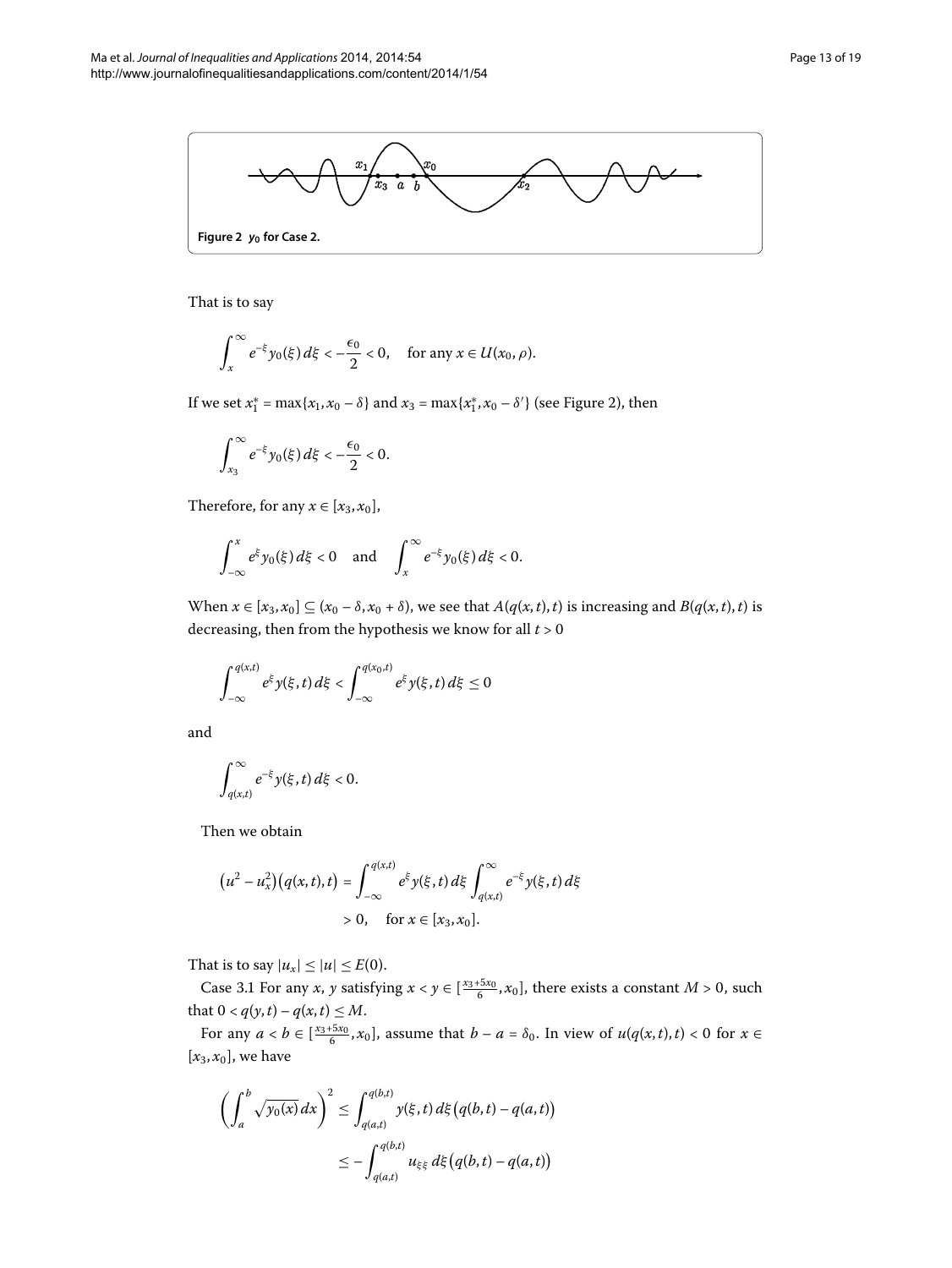

<span id="page-13-0"></span>
$$
= [u_x(q(a,t),t) - u_x(q(b,t),t)](q(b,t) - q(a,t))
$$
  
 
$$
\leq M[u_x(q(a,t),t) - u_x(q(b,t),t)].
$$
 (3.17)

On the other hand, from the boundedness of  $u$  and  $u_x$ , it follows that

$$
\left(\int_a^b \sqrt{y_0(x)} dx\right)^2 \le 2E(0)\big(q(b,t)-q(a,t)\big),
$$

which implies that

$$
q(b,t)-q(a,t)\geq \frac{(\int_a^b \sqrt{y_0(x)} dx)^2}{2E(0)}.
$$

From the expression of  $q(x, t)$ , we know that

$$
\frac{d}{dt}\frac{q_x(a,t)}{q_x(b,t)}=\frac{q_x(a,t)}{q_x(b,t)}\big[u_x(q(a,t),t)-u_x(q(b,t),t)\big].
$$

Hence

$$
\int_0^t \left[ u_x(q(a,s),s) - u_x(q(b,s),s) \right] ds = \ln \frac{q_x(a,t)}{q_x(b,t)}.
$$

<span id="page-13-1"></span>Fix some points  $d < a < b < c \in \left[\frac{x_3+5x_0}{6}, x_0\right]$  (see Figure 3[\)](#page-13-0), such that  $b-a = a-d = c-b =$  $\delta_0$  > 0, and  $\delta_0$  is small enough. Because of the convexity of  $q(x,t)$ , we can deduce that

$$
M > q(a,t) - q(d,t) > q(b,t) - q(a,t) > q(c,t) - q(b,t)
$$
  
 
$$
\geq \frac{(\int_b^c \sqrt{y_0(x)} dx)^2}{2E(0)}.
$$

<span id="page-13-2"></span>Therefore, there exist  $\eta \in (b, c)$  and  $\xi \in (a, b)$ , such that

$$
\frac{(\int_b^c \sqrt{y_0(x)} dx)^2}{2E(0)\delta_0} \le \frac{q(c,t) - q(b,t)}{c - b} = q_x(\eta, t) < q_x(b,t) < q_x(\xi, t)
$$

$$
= \frac{q(b,t) - q(a,t)}{b - a} \le \frac{M}{\delta_0}.
$$
(3.18)

Similarly, we also get

$$
\frac{\left(\int_{a}^{b} \sqrt{y_0(x)} \, dx\right)^2}{2E(0)\delta_0} < q_x(a, t) < \frac{M}{\delta_0}.\tag{3.19}
$$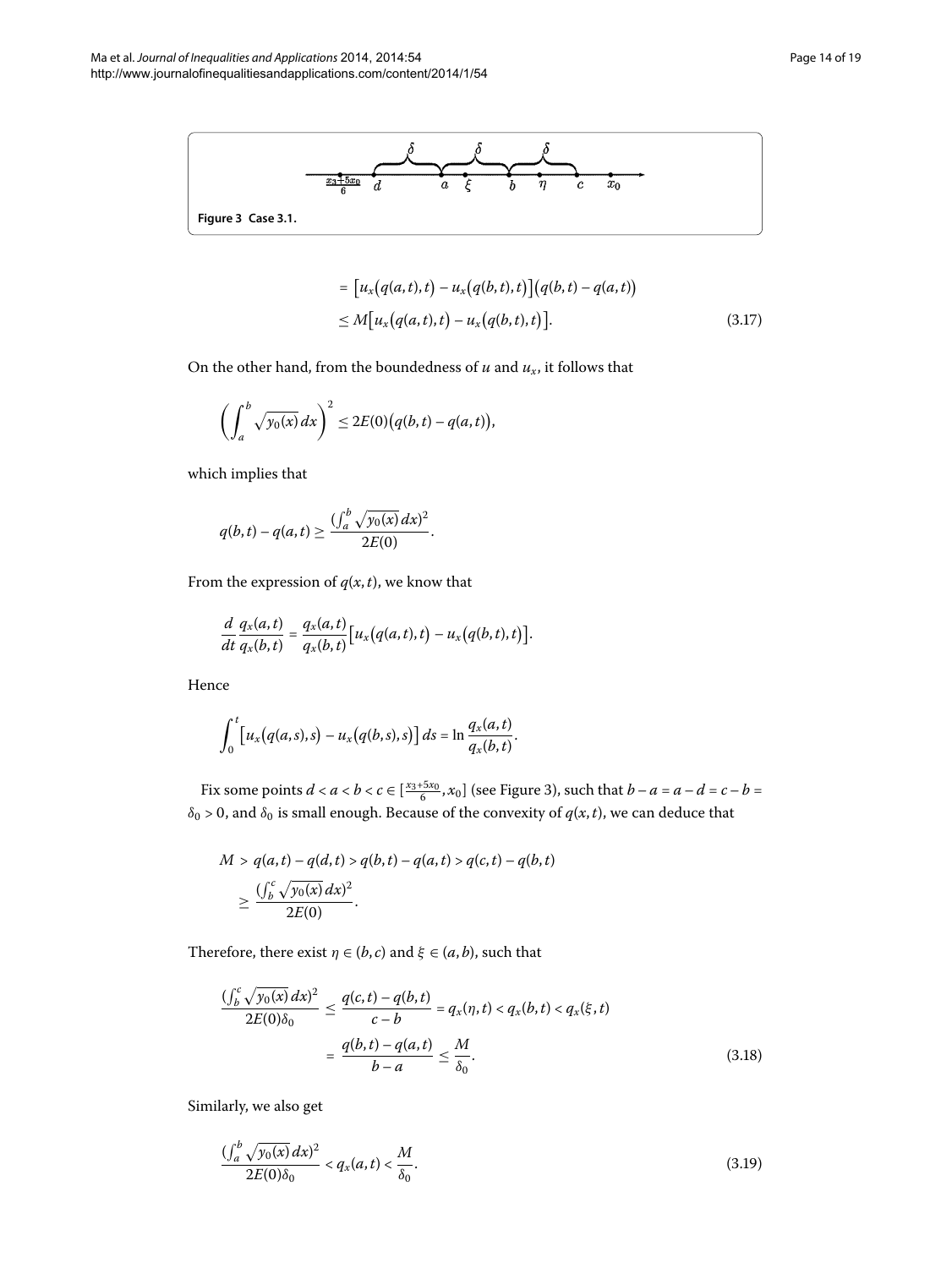Combining  $(3.18)$  and  $(3.19)$ , it follows that

$$
\int_0^\infty \left[ u_x(q(a,s),s) - u_x(q(b,s),s) \right] ds = \ln \frac{q_x(a,t)}{q_x(b,t)} \Big|_{t=\infty}
$$
  

$$
< \ln \frac{2E(0)M}{\left( \int_b^c \sqrt{y_0(x)} dx \right)^2} < \infty.
$$

<span id="page-14-0"></span>Then a contradiction is obtained from (3.17):  $u_x(q(a,t),t) - u_x(q(b,t),t)$  is summable with respect to *t*, but  $(\int_a^b \sqrt{y_0(x)} dx)^2$  is not.

Case 3.2. There exist some points, say  $a' < b' \in [\frac{x_3+5x_0}{6}, x_0]$ , such that  $q(b', t) - q(a', t) > 0$ is unbounded.

Different from  $(3.17)$ , we can deal with the same term as

$$
\left(\int_{a}^{b} \sqrt{y_0(x)} dx\right)^2 = \left(\int_{q(a,t)}^{q(b,t)} \sqrt{y(\xi)} d\xi\right)^2
$$
  
\n
$$
= \left(\int_{q(a,t)}^{q(b,t)} \sqrt{y(\xi)} \cdot (\xi - q(c,t)) \frac{1}{2} \cdot \frac{1}{(\xi - q(c,t)) \frac{1}{2}} d\xi\right)^2
$$
  
\n
$$
\leq \int_{q(a,t)}^{q(b,t)} y(\xi) (\xi - q(c,t)) d\xi \cdot \int_{q(a,t)}^{q(b,t)} \frac{1}{\xi - q(c,t)} d\xi
$$
  
\n
$$
:= J_1 \cdot J_2.
$$
 (3.20)

<span id="page-14-1"></span>According to the convexity of  $q(x, t)$ , we have

$$
J_2 = \ln \frac{q(b,t) - q(c,t)}{q(a,t) - q(c,t)} = \ln \left( \frac{q(b,t) - q(a,t)}{q(a,t) - q(c,t)} + 1 \right)
$$
  

$$
< \ln \left( \frac{b-a}{a-c} + 1 \right) = \ln \frac{b-c}{a-c}.
$$
 (3.21)

Next we will consider the first term  $J_1$  in (3.20),

$$
J_1 \leq -\int_{q(c,t)}^{q(b,t)} u_{\xi\xi} (\xi - q(c,t)) d\xi
$$
  
=  $-u_{\xi} (\xi - q(c,t))|_{q(c,t)}^{q(b,t)} + \int_{q(c,t)}^{q(b,t)} u_{\xi} d\xi$   
=  $-u_x (q(b,t),t) (q(b,t) - q(c,t)) + u(q(b,t),t) - u(q(c,t),t)$   
<  $-u_x (q(b,t),t) (q(b,t) - q(c,t)) - u(q(c,t),t).$ 

From the hypothesis, we know that  $q(b',t) - q(a',t)$  may reach  $\infty$ , which means that there exist some times  $t_1$  and  $t_2$ , such that

$$
\frac{d}{dt}(q(b',t)-q(a',t))>0, \text{ for } t_1 \leq t \leq t_2.
$$

Let  $d < c < a < b < a' < b'$  with  $c - d = a - c = b - a = a' - b = b' - a' = \delta_0$  (see Figure 4[\)](#page-15-0). Thanks to  $a' < b' \in [\frac{x_3+5x_0}{6}, x_0]$ , we know that the above points all belong to the interval  $[x_3, x_0]$ . First, we prove the following claim.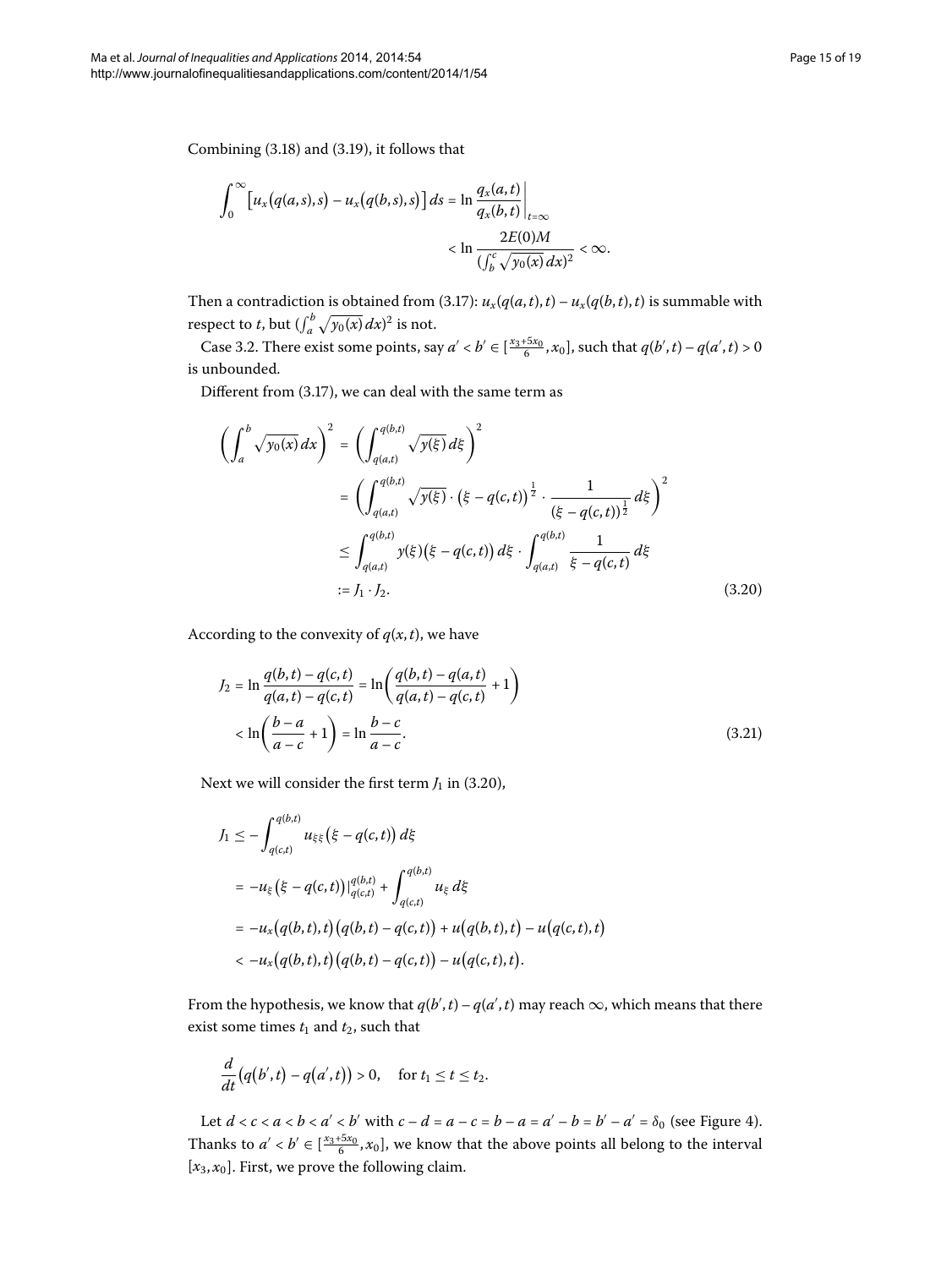<span id="page-15-0"></span>

**Claim 4** For any two adjacent points belong to  $[x_3, a']$ , say e and f with  $e < f$ , it satisfies  $\frac{d}{dt}(q(f, t) - q(e, t)) > 0$  as  $t_1 \le t \le t_2$ .

In fact, there exist  $\xi \in (q(e, t), q(f, t))$ , and  $\eta \in (q(a', t), q(b', t))$ , such that

$$
\frac{d}{dt}(q(b',t) - q(a',t)) = u(q(b',t),t) - u(q(a',t),t)
$$
\n
$$
= u_x(\eta, t)(q(b',t) - q(a',t)),
$$
\n
$$
\frac{d}{dt}(q(f,t) - q(e,t)) = u(q(f,t),t) - u(q(e,t),t)
$$
\n
$$
= u_x(\xi, t)(q(f,t) - q(e,t)).
$$

According to  $0 < u_x(\eta, t) < u_x(\xi, t)$  and the convexity of  $q(x, t)$ , we have

$$
\frac{d}{dt}\big(q(f,t)-q(e,t)\big)>0\quad\text{for }t\in[t_1,t_2].
$$

So the claim is true.

Therefore,

$$
0 < \frac{d}{dt} (q(a',t) - q(b,t)) = \int_{q(b,t)}^{q(a',t)} u_{\xi} d\xi \leq u_x (q(b,t),t) (q(a',t) - q(b,t)),
$$

for all  $t \in [t_1, t_2]$ , which implies

$$
u_x(q(b,t),t) \geq \frac{d(q(a',t) - q(b,t))}{dt} \cdot \frac{1}{q(a',t) - q(b,t)}.
$$

Since  $y = u - u_{\xi\xi} > 0$ ,

$$
-u(q(c,t),t)(q(c,t)-q(d,t))\leq -\int_{q(d,t)}^{q(c,t)}u(\xi)\,d\xi\leq -\int_{q(d,t)}^{q(c,t)}u_{\xi\xi}\,d\xi\leq 2E(0).
$$

<span id="page-15-1"></span>Then

$$
-u\big(q(c,t),t\big)\leq \frac{2E(0)}{q(c,t)-q(d,t)}.
$$

Summarizing these estimates and using the convexity of  $q(x, t)$ , we can get

$$
J_1 < -u_x(q(b,t),t)(q(b,t) - q(c,t)) - u(q(c,t),t)
$$
\n
$$
\leq -\frac{d(q(a',t) - q(b,t))}{dt} \cdot \frac{1}{q(a',t) - q(b,t)}(q(b,t) - q(c,t))
$$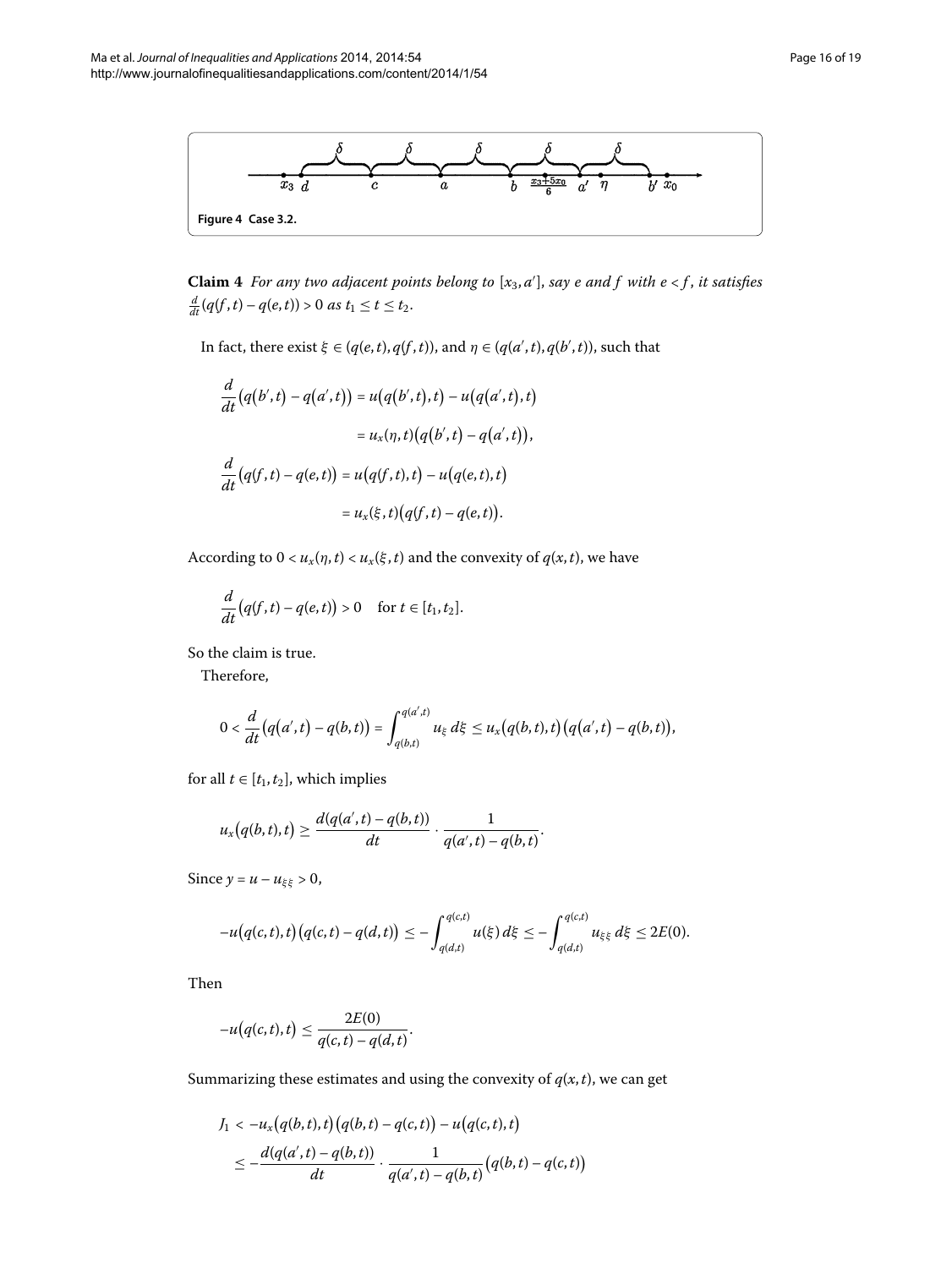$$
+\frac{2E(0)}{q(c,t)-q(d,t)}
$$
  
\n
$$
\leq -\frac{d(q(a',t)-q(b,t))}{dt} \cdot \frac{1}{q(a',t)-q(b,t)}(q(a',t)-q(b,t))
$$
  
\n
$$
+\frac{2E(0)}{q(a',t)-q(b,t)}
$$
  
\n
$$
\leq -\frac{d(q(a',t)-q(b,t))}{dt} + \frac{2E(0)}{q(a',t)-q(b,t)}
$$
  
\n
$$
< 0,
$$
 (3.22)

for  $q(a',t)$  –  $q(b,t)$  large enough and in the time interval it is increasing.

Putting (3[.](#page-15-1)21) and (3.22) into (3.20), we know that  $\int_a^b \sqrt{y_0(x)} dx$  becomes negative. This is a contradiction.

Therefore, we finish the proof for Case 2.

Finally we finish the proof of our theorem with proving Case 4.

We want to prove that Case 4 can be reduced to the first or the third case, so it is sufficient to prove that there exists a time  $T_0 \in (0,\infty)$ , such that  $\int_{-\infty}^{q(x_0,t)} e^{\xi} y(\xi,t) d\xi > 0$  as  $t > T_0$ .

We suppose that for all  $t \in (0, \infty)$ , we have  $\int_{-\infty}^{q(x_0, t)} e^x y(x, t) dx < 0$ , then get a contradiction. For any  $a \in [x_1^*, x_0]$ ,

$$
(u_x - u)(q(a, t), t) = -e^{-q(a,t)} \int_{-\infty}^{q(a,t)} e^{\xi} y(\xi, t) d\xi > 0,
$$
  

$$
(u_x + u)(q(a, t), t) = e^{q(a,t)} \int_{q(a,t)}^{\infty} e^{-\xi} y(\xi, t) d\xi > 0.
$$

Summarizing the above two inequalities, we obtain

$$
u_x(q(x,t),t) \ge |u(q(x,t),t)|
$$
, for  $x_1^* < x < x_0, t \ge 0$ .

After the above preparation, we have

$$
\left(\int_{a}^{x_{0}}\sqrt{y_{0}(x)}dx\right)^{2} = \left(\int_{q(a,t)}^{q(x_{0},t)}\sqrt{y(q)}dq\right)^{2}
$$
  
\n
$$
\leq \left(\int_{q(a,t)}^{q(x_{0},t)}y(q)e^{q} dq\right)\left(\int_{q(a,t)}^{q(x_{0},t)}e^{-q} dq\right)
$$
  
\n
$$
= \left(\int_{q(a,t)}^{q(x_{0},t)}(u-u_{xx})(q)e^{q} dq\right)\left(e^{-q(a,t)} - e^{-q(x_{0},t)}\right)
$$
  
\n
$$
\leq (u_{x}-u)\left(q(a,t),t\right)\left(1 - e^{q(a,t)-q(x_{0},t)}\right)
$$
  
\n
$$
\leq (u_{x}-u)\left(q(a,t),t\right),
$$

which implies

<span id="page-16-0"></span>
$$
\left(\int_{a}^{x_0} \sqrt{y_0(x)} dx\right)^4 \le (u_x - u)^2 (q(a, t), t), \quad \text{for } x_1^* < x < x_0, t \ge 0. \tag{3.23}
$$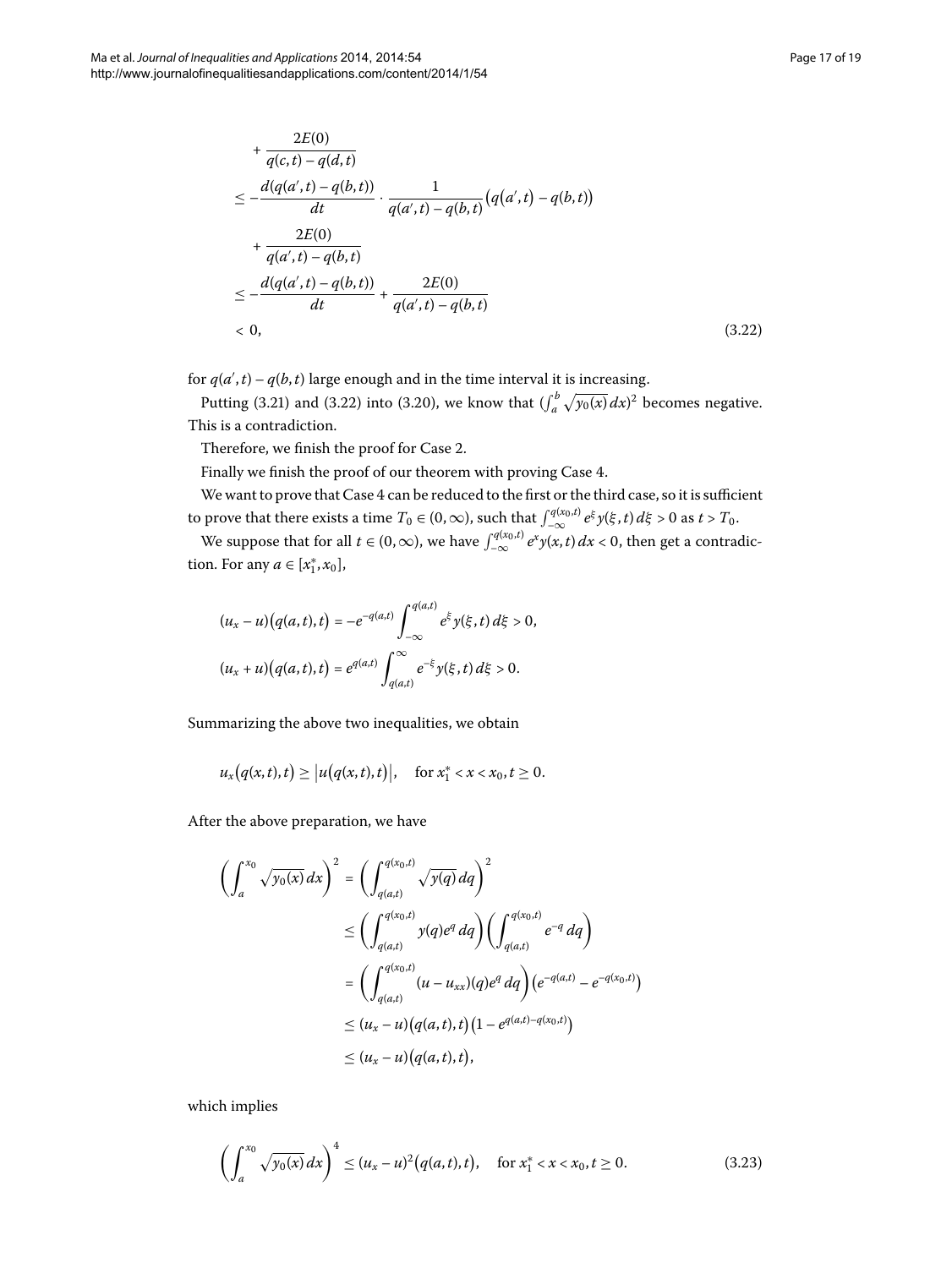On the other hand, by  $(3.14)$ , we have

$$
\infty > -\int_0^{\infty} e^q (u_x - u)^2(q) dt \Big|_{x=a}^{x=x_0}
$$
  
= 
$$
\int_0^{\infty} dt \int_a^{x_0} e^q [(u_x - u)^2 + 2(u_x - u)y](q) dq
$$
  

$$
\geq \int_0^{\infty} dt \int_a^{x_0} e^q q_x (u_x - u)^2(q) dx.
$$

Since

$$
q+\ln(q_x)=\int_0^t(u_x+u)(q)\,dt+x\geq x,
$$

which yields

$$
\int_0^{\infty} dt \int_a^{x_0} e^x (u_x - u)^2(q) dx \leq \int_0^{\infty} dt \int_a^{x_0} e^q q_x (u_x - u)^2(q) dx < \infty,
$$

we get

$$
\int_0^\infty (u_x - u)^2 (q(x, t), t) dt < \infty, \quad \text{for almost every } x \in [x_1^*, x_0].
$$

Then a contradiction is obtained from (3.23):  $(u_x - u)^2(q)$  taken at  $x = a$  is summable with respect to *t*, but  $(\int_{a}^{x_0} \sqrt{y_0(x)} dx)^4$  is not.

So there exists a time *T*, such that when  $t > T$ ,  $\int_{-\infty}^{q(x_0,t)} e^{\xi} y(\xi,t) d\xi > 0$ . This completes the proof for Case 4.

**Remark 3.2** Scrutinizing the proof, we find that the condition of  $\rho_0(x)$  guarantees that Claim 3 holds. Therefore it can be replaced by

$$
\begin{cases}\n\rho_0(x) \le 0, & x \in (-\infty, x_0 - \delta], \\
\rho_0(x) \equiv 0, & x \in (x_0 - \delta, x_0 + \delta), \\
\rho_0(x) \ge 0, & x \in [x_0 + \delta, \infty),\n\end{cases}
$$

for all  $t > 0$ . Then the theorem still holds.

**Remark 3.3** This blow-up theorem has nothing to do with the initial energy  $E(0)$ . It is the sign of the initial density  $\rho_0(x)$  and the sign of  $y_0(x)$  that play an important role in wave breaking, it is not the size of them that affects it. It is very similar to the necessary and sufficient blow-up condition for the Camassa-Holm equation given by McKean in [20].  $\Box$ 

**Competing interests** The authors declare that they have no competing interests.

**Authors' contributions**

LJ proposed the problems and finished the whole manuscript. YJ proved Theorem [3.1.](#page-3-1) CM proved Theorem [3.2](#page-7-1). All authors read and approved the final manuscript.